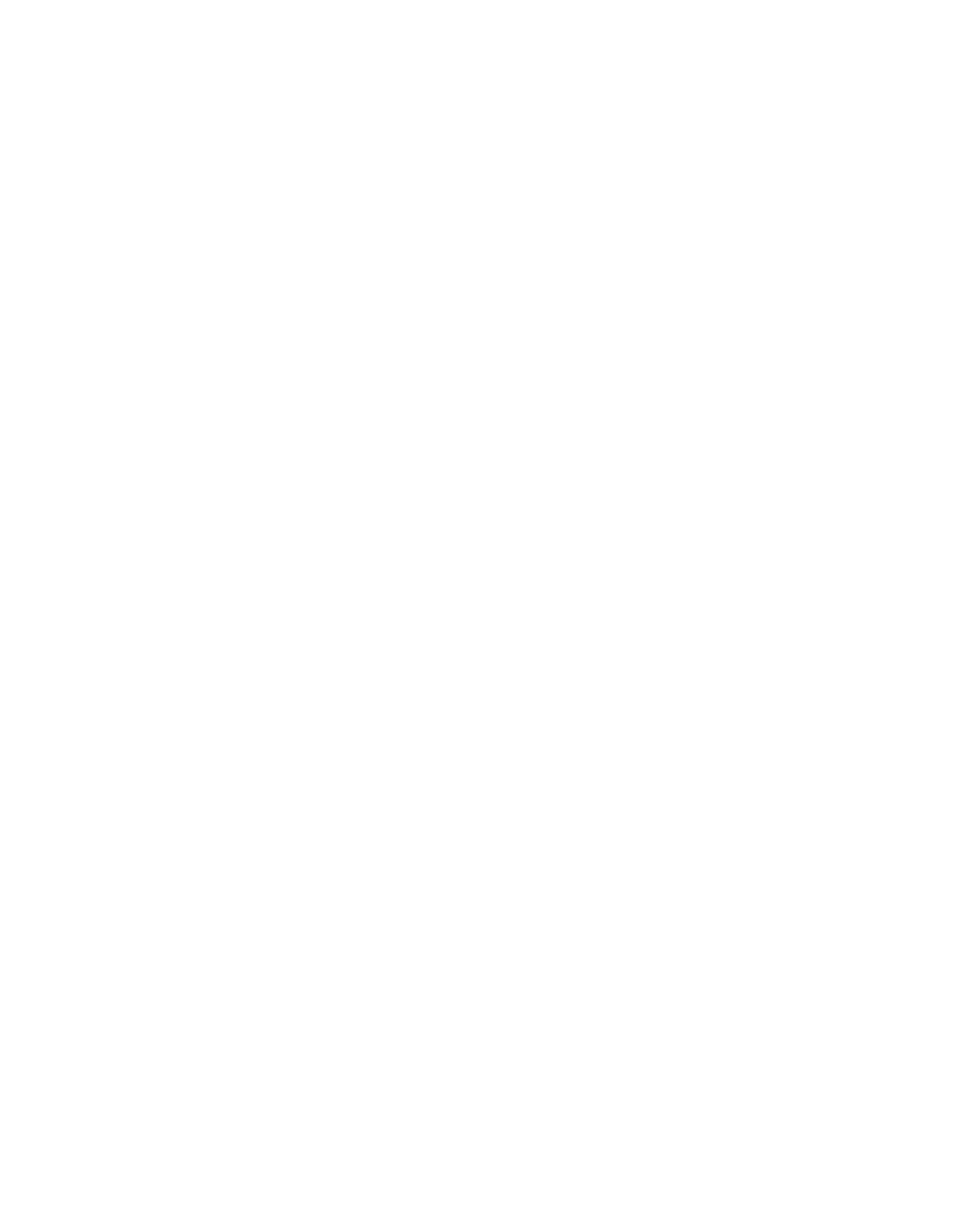# **Section K: California Water Code, Division 6, Part 2.6: Urban Water Management Planning**

The following sections of California Water Code Division 6, Part 2.6, are available online at http://www.leginfo.ca.gov/calaw.html.

| <b>Chapter 1. General Declaration and Policy</b> | §10610-10610.4 |
|--------------------------------------------------|----------------|
| <b>Chapter 2. Definitions</b>                    | §10611-10617   |
| <b>Chapter 3. Urban Water Management Plans</b>   |                |
| Article 1. General Provisions                    | §10620-10621   |
| Article 2. Contents of Plans                     | §10630-10634   |
| Article 2.5. Water Service Reliability           | §10635         |
| Article 3. Adoption And Implementation of Plans  | §10640-10645   |
| <b>Chapter 4. Miscellaneous Provisions</b>       | §10650-10656   |

## **Chapter 1. General Declaration and Policy**

**10610.** This part shall be known and may be cited as the "Urban Water Management Planning Act."

### **10610.2.**

- (a) The Legislature finds and declares all of the following:
	- (1) The waters of the state are a limited and renewable resource subject to everincreasing demands.
	- (2) The conservation and efficient use of urban water supplies are of statewide concern; however, the planning for that use and the implementation of those plans can best be accomplished at the local level.
	- (3) A long-term, reliable supply of water is essential to protect the productivity of California's businesses and economic climate.
	- (4) As part of its long-range planning activities, every urban water supplier should make every effort to ensure the appropriate level of reliability in its water service sufficient to meet the needs of its various categories of customers during normal, dry, and multiple dry water years.
	- (5) Public health issues have been raised over a number of contaminants that have been identified in certain local and imported water supplies.
	- (6) Implementing effective water management strategies, including groundwater storage projects and recycled water projects, may require specific water quality and salinity targets for meeting groundwater basins water quality objectives and promoting beneficial use of recycled water.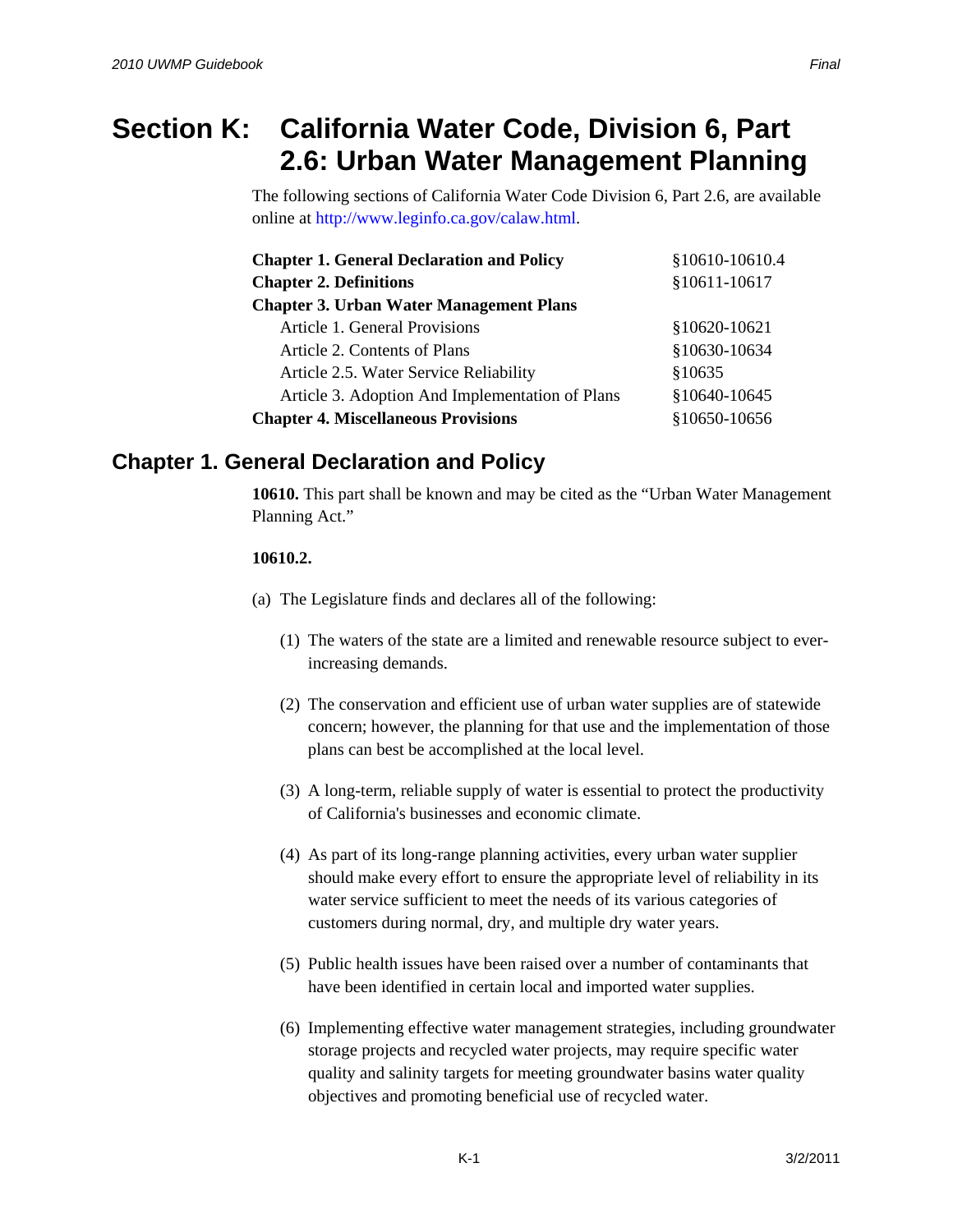- (7) Water quality regulations are becoming an increasingly important factor in water agencies' selection of raw water sources, treatment alternatives, and modifications to existing treatment facilities.
- (8) Changes in drinking water quality standards may also impact the usefulness of water supplies and may ultimately impact supply reliability.
- (9) The quality of source supplies can have a significant impact on water management strategies and supply reliability.
- (b) This part is intended to provide assistance to water agencies in carrying out their long-term resource planning responsibilities to ensure adequate water supplies to meet existing and future demands for water.

**10610.4.** The Legislature finds and declares that it is the policy of the state as follows:

- (a) The management of urban water demands and efficient use of water shall be actively pursued to protect both the people of the state and their water resources.
- (b) The management of urban water demands and efficient use of urban water supplies shall be a guiding criterion in public decisions.
- (c) Urban water suppliers shall be required to develop water management plans to actively pursue the efficient use of available supplies.

### **Chapter 2. Definitions**

**10611.** Unless the context otherwise requires, the definitions of this chapter govern the construction of this part.

**10611.5.** "Demand management" means those water conservation measures, programs, and incentives that prevent the waste of water and promote the reasonable and efficient use and reuse of available supplies.

**10612.** "Customer" means a purchaser of water from a water supplier who uses the water for municipal purposes, including residential, commercial, governmental, and industrial uses.

**10613.** "Efficient use" means those management measures that result in the most effective use of water so as to prevent its waste or unreasonable use or unreasonable method of use.

**10614.** "Person" means any individual, firm, association, organization, partnership, business, trust, corporation, company, public agency, or any agency of such an entity.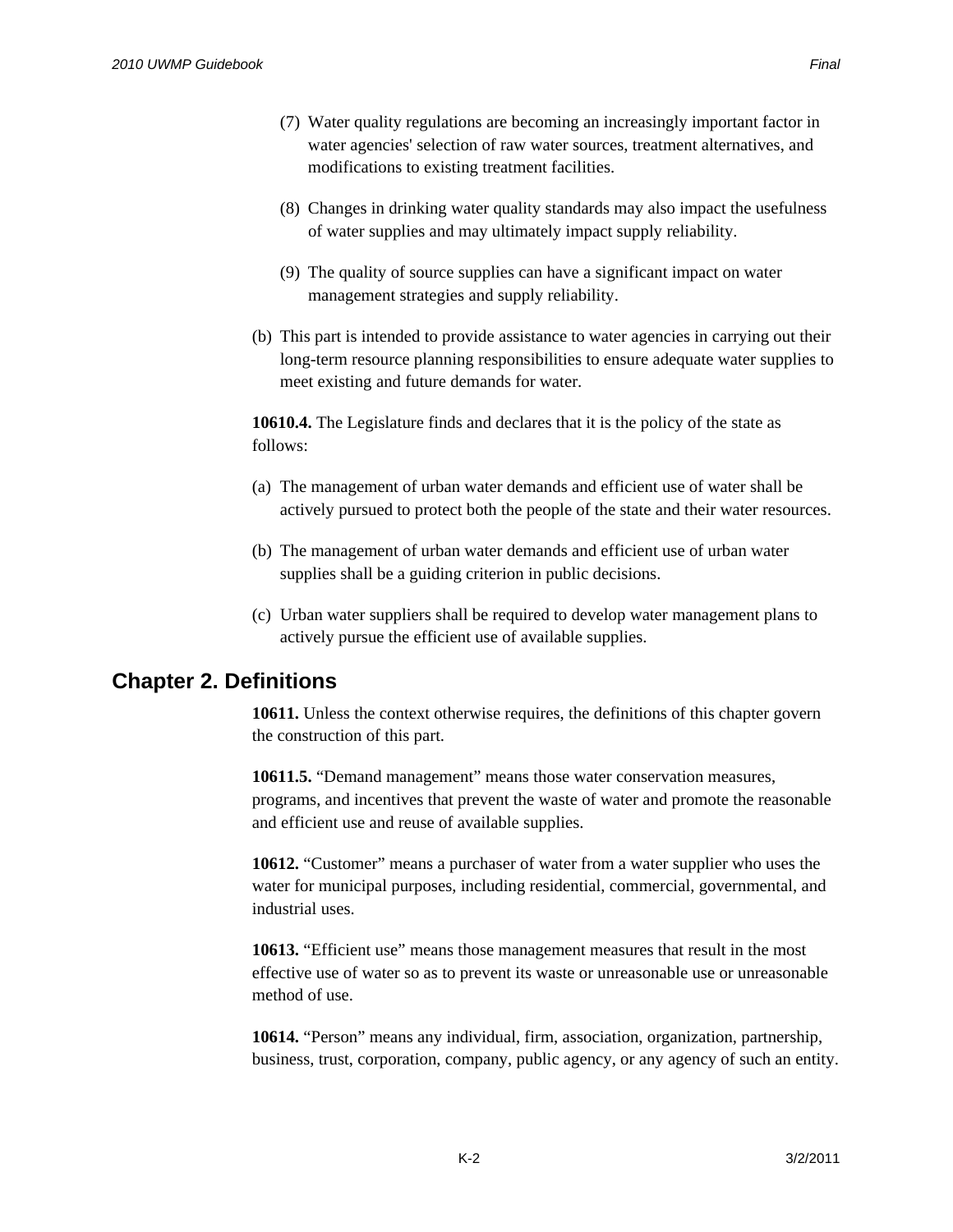**10615.** "Plan" means an urban water management plan prepared pursuant to this part. A plan shall describe and evaluate sources of supply, reasonable and practical efficient uses, reclamation and demand management activities. The components of the plan may vary according to an individual community or area's characteristics and its capabilities to efficiently use and conserve water. The plan shall address measures for residential, commercial, governmental, and industrial water demand management as set forth in Article 2 (commencing with Section 10630) of Chapter 3. In addition, a strategy and time schedule for implementation shall be included in the plan.

**10616.** "Public agency" means any board, commission, county, city and county, city, regional agency, district, or other public entity.

**10616.5.** "Recycled water" means the reclamation and reuse of wastewater for beneficial use.

**10617.** "Urban water supplier" means a supplier, either publicly or privately owned, providing water for municipal purposes either directly or indirectly to more than 3,000 customers or supplying more than 3,000 acre-feet of water annually. An urban water supplier includes a supplier or contractor for water, regardless of the basis of right, which distributes or sells for ultimate resale to customers. This part applies only to water supplied from public water systems subject to Chapter 4 (commencing with Section 116275) of Part 12 of Division 104 of the Health and Safety Code.

# **Chapter 3. Urban Water Management Plans**

### Article 1. General Provisions

### **10620.**

- (a) Every urban water supplier shall prepare and adopt an urban water management plan in the manner set forth in Article 3 (commencing with Section 10640).
- (b) Every person that becomes an urban water supplier shall adopt an urban water management plan within one year after it has become an urban water supplier.
- (c) An urban water supplier indirectly providing water shall not include planning elements in its water management plan as provided in Article 2 (commencing with Section 10630) that would be applicable to urban water suppliers or public agencies directly providing water, or to their customers, without the consent of those suppliers or public agencies.
- (d) (1) An urban water supplier may satisfy the requirements of this part by participation in areawide, regional, watershed, or basinwide urban water management planning where those plans will reduce preparation costs and contribute to the achievement of conservation and efficient water use.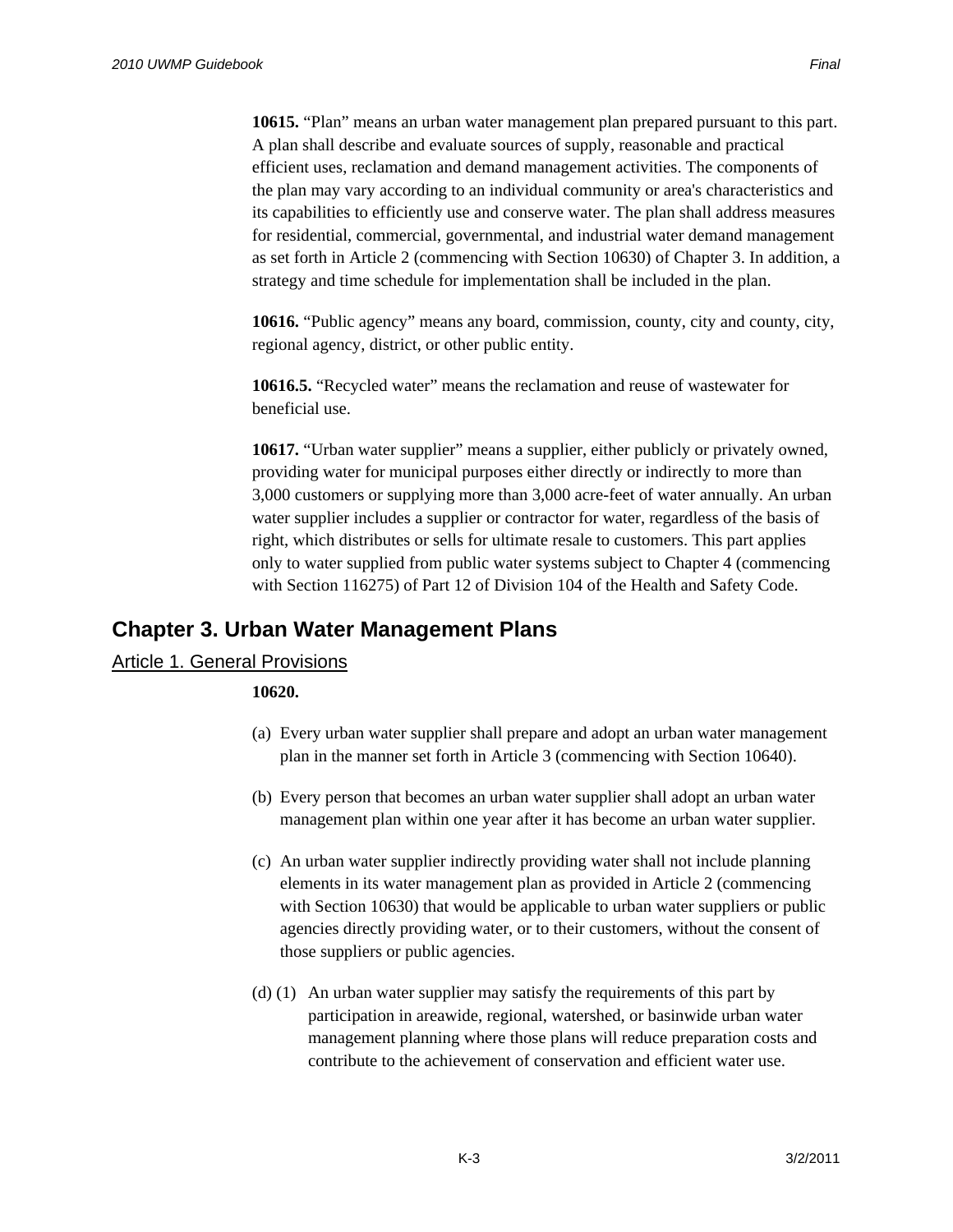- (e) The urban water supplier may prepare the plan with its own staff, by contract, or in cooperation with other governmental agencies.
- (f) An urban water supplier shall describe in the plan water management tools and options used by that entity that will maximize resources and minimize the need to import water from other regions.

### **10621.**

- (a) Each urban water supplier shall update its plan at least once every five years on or before December 31, in years ending in five and zero.
- (b) Every urban water supplier required to prepare a plan pursuant to this part shall, at least 60 days prior to the public hearing on the plan required by Section 10642, notify any city or county within which the supplier provides water supplies that the urban water supplier will be reviewing the plan and considering amendments or changes to the plan. The urban water supplier may consult with, and obtain comments from, any city or county that receives notice pursuant to this subdivision.
- (c) The amendments to, or changes in, the plan shall be adopted and filed in the manner set forth in Article 3 (commencing with Section 10640).

### Article 2. Contents of Plans

**10630.** It is the intention of the Legislature, in enacting this part, to permit levels of water management planning commensurate with the numbers of customers served and the volume of water supplied.

**10631.** A plan shall be adopted in accordance with this chapter that shall do all of the following:

- (a) Describe the service area of the supplier, including current and projected population, climate, and other demographic factors affecting the supplier's water management planning. The projected population estimates shall be based upon data from the state, regional, or local service agency population projections within the service area of the urban water supplier and shall be in five-year increments to 20 years or as far as data is available.
- (b) Identify and quantify, to the extent practicable, the existing and planned sources of water available to the supplier over the same five-year increments described in subdivision (a). If groundwater is identified as an existing or planned source of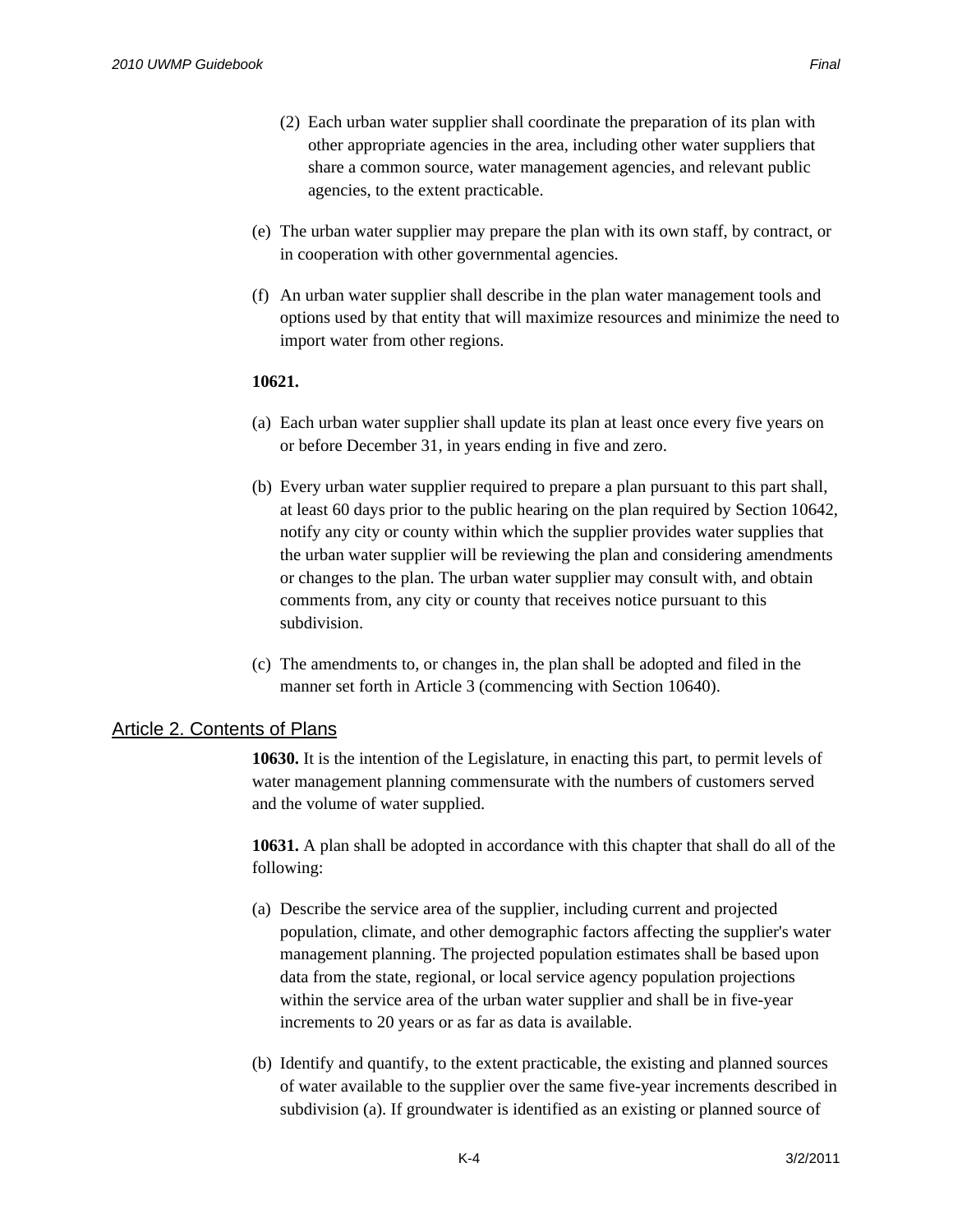water available to the supplier, all of the following information shall be included in the plan:

- (1) A copy of any groundwater management plan adopted by the urban water supplier, including plans adopted pursuant to Part 2.75 (commencing with Section 10750), or any other specific authorization for groundwater management.
- (2) A description of any groundwater basin or basins from which the urban water supplier pumps groundwater. For those basins for which a court or the board has adjudicated the rights to pump groundwater, a copy of the order or decree adopted by the court or the board and a description of the amount of groundwater the urban water supplier has the legal right to pump under the order or decree. For basins that have not been adjudicated, information as to whether the department has identified the basin or basins as overdrafted or has projected that the basin will become overdrafted if present management conditions continue, in the most current official departmental bulletin that characterizes the condition of the groundwater basin, and a detailed description of the efforts being undertaken by the urban water supplier to eliminate the long-term overdraft condition.
- (3) A detailed description and analysis of the location, amount, and sufficiency of groundwater pumped by the urban water supplier for the past five years. The description and analysis shall be based on information that is reasonably available, including, but not limited to, historic use records.
- (4) A detailed description and analysis of the amount and location of groundwater that is projected to be pumped by the urban water supplier. The description and analysis shall be based on information that is reasonably available, including, but not limited to, historic use records.
- (c) (1) Describe the reliability of the water supply and vulnerability to seasonal or climatic shortage, to the extent practicable, and provide data for each of the following:
	- (A) An average water year.
	- (B) A single dry water year.
	- (C) Multiple dry water years.
	- (2) For any water source that may not be available at a consistent level of use, given specific legal, environmental, water quality, or climatic factors, describe plans to supplement or replace that source with alternative sources or water demand management measures, to the extent practicable.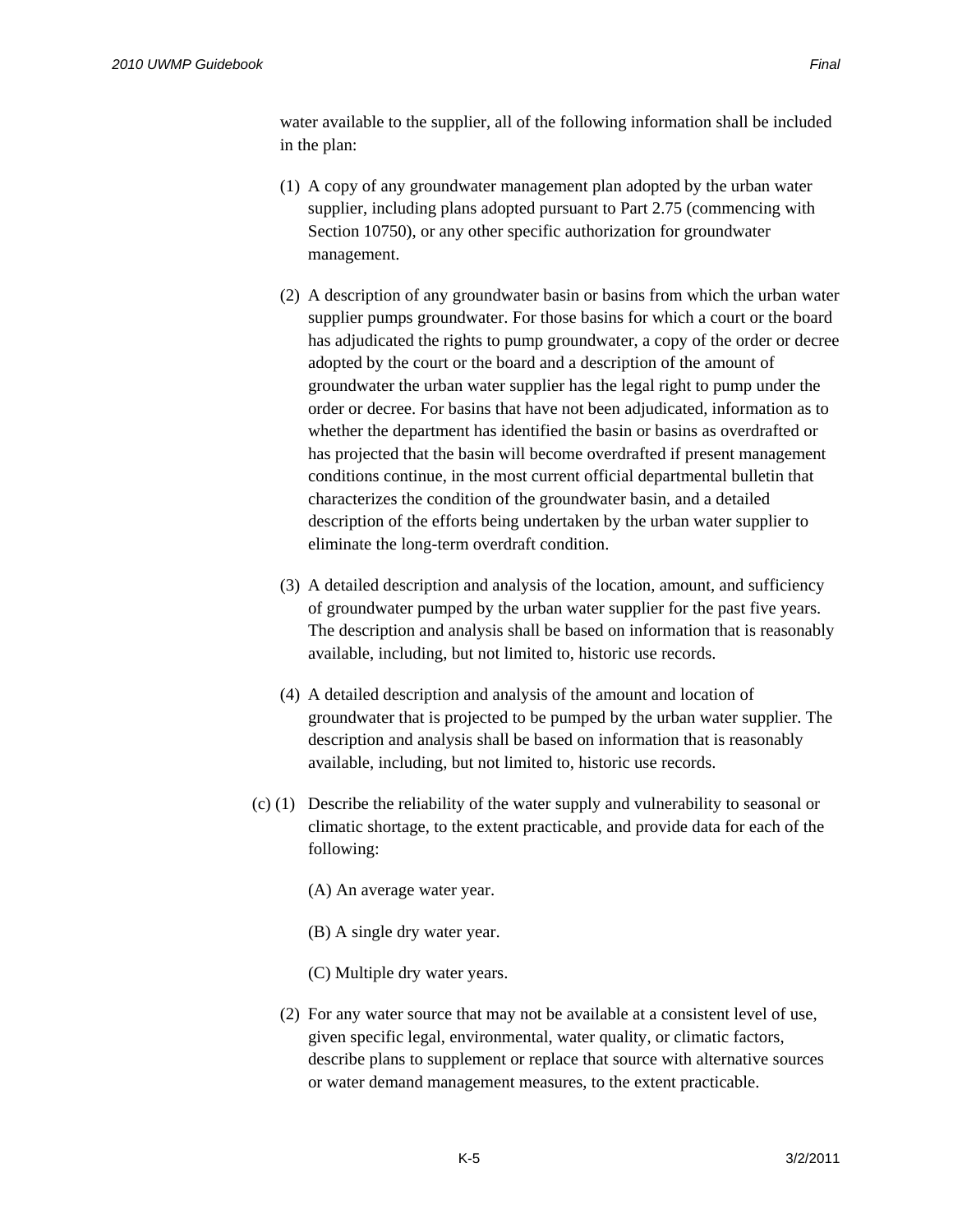- (d) Describe the opportunities for exchanges or transfers of water on a short-term or long-term basis.
- (e) (1) Quantify, to the extent records are available, past and current water use, over the same five-year increments described in subdivision (a), and projected water use, identifying the uses among water use sectors, including, but not necessarily limited to, all of the following uses:
	- (A) Single-family residential.
	- (B) Multifamily.
	- (C) Commercial.
	- (D) Industrial.
	- (E) Institutional and governmental.
	- (F) Landscape.
	- (G) Sales to other agencies.
	- (H) Saline water intrusion barriers, groundwater recharge, or conjunctive use, or any combination thereof.
	- (I) Agricultural.
	- (2) The water use projections shall be in the same five-year increments described in subdivision (a).
- (f) Provide a description of the supplier's water demand management measures. This description shall include all of the following:
	- (1) A description of each water demand management measure that is currently being implemented, or scheduled for implementation, including the steps necessary to implement any proposed measures, including, but not limited to, all of the following:
		- (A) Water survey programs for single-family residential and multifamily residential customers.
		- (B) Residential plumbing retrofit.
		- (C) System water audits, leak detection, and repair.
		- (D) Metering with commodity rates for all new connections and retrofit of existing connections.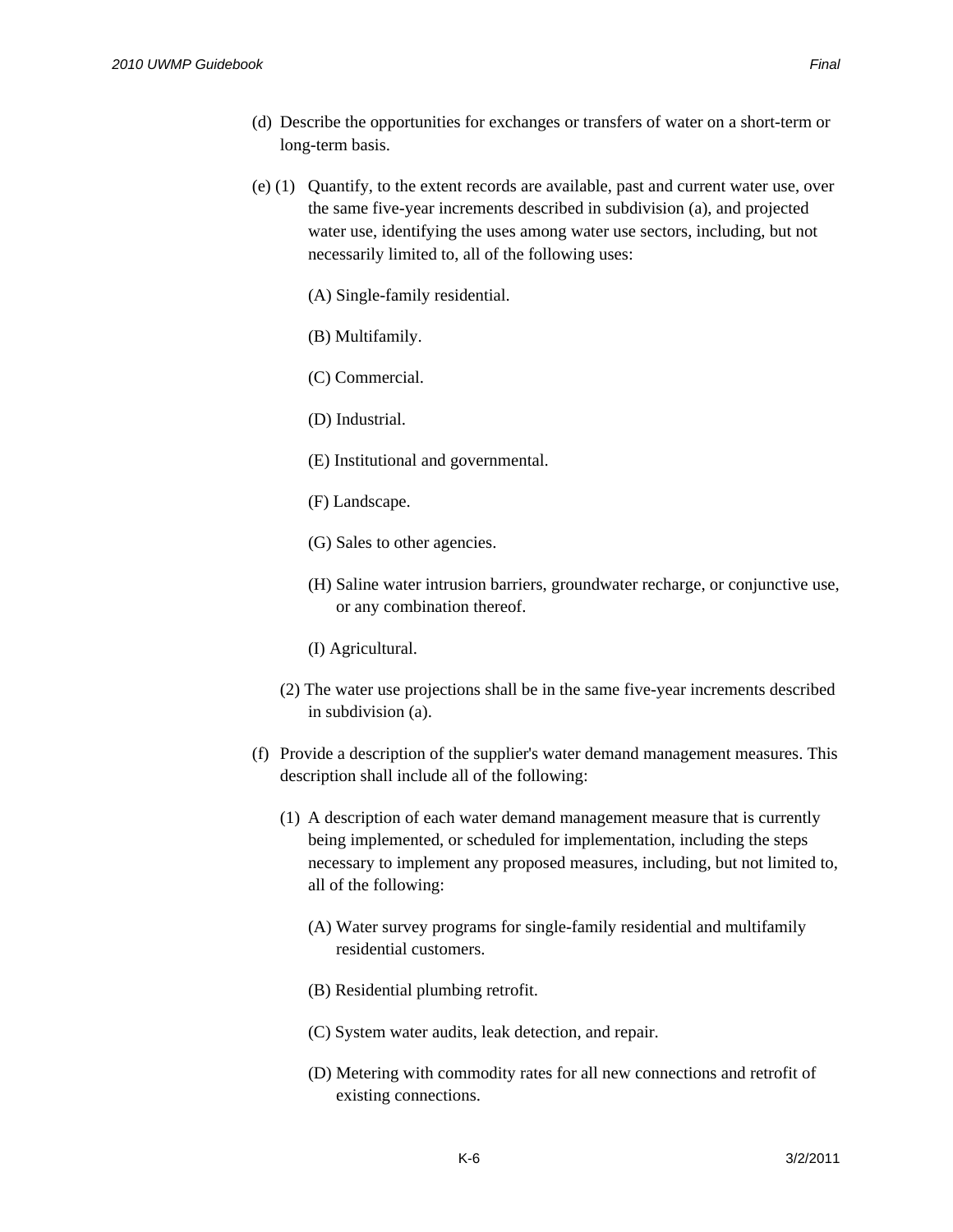- (E) Large landscape conservation programs and incentives.
- (F) High-efficiency washing machine rebate programs.
- (G) Public information programs.
- (H) School education programs.
- (I) Conservation programs for commercial, industrial, and institutional accounts.
- (J) Wholesale agency programs.
- (K) Conservation pricing.
- (L) Water conservation coordinator.
- (M) Water waste prohibition.
- (N) Residential ultra-low-flush toilet replacement programs.
- (2) A schedule of implementation for all water demand management measures proposed or described in the plan.
- (3) A description of the methods, if any, that the supplier will use to evaluate the effectiveness of water demand management measures implemented or described under the plan.
- (4) An estimate, if available, of existing conservation savings on water use within the supplier's service area, and the effect of the savings on the supplier's ability to further reduce demand.
- (g) An evaluation of each water demand management measure listed in paragraph (1) of subdivision (f) that is not currently being implemented or scheduled for implementation. In the course of the evaluation, first consideration shall be given to water demand management measures, or combination of measures, that offer lower incremental costs than expanded or additional water supplies. This evaluation shall do all of the following:
	- (1) Take into account economic and noneconomic factors, including environmental, social, health, customer impact, and technological factors.
	- (2) Include a cost-benefit analysis, identifying total benefits and total costs.
	- (3) Include a description of funding available to implement any planned water supply project that would provide water at a higher unit cost.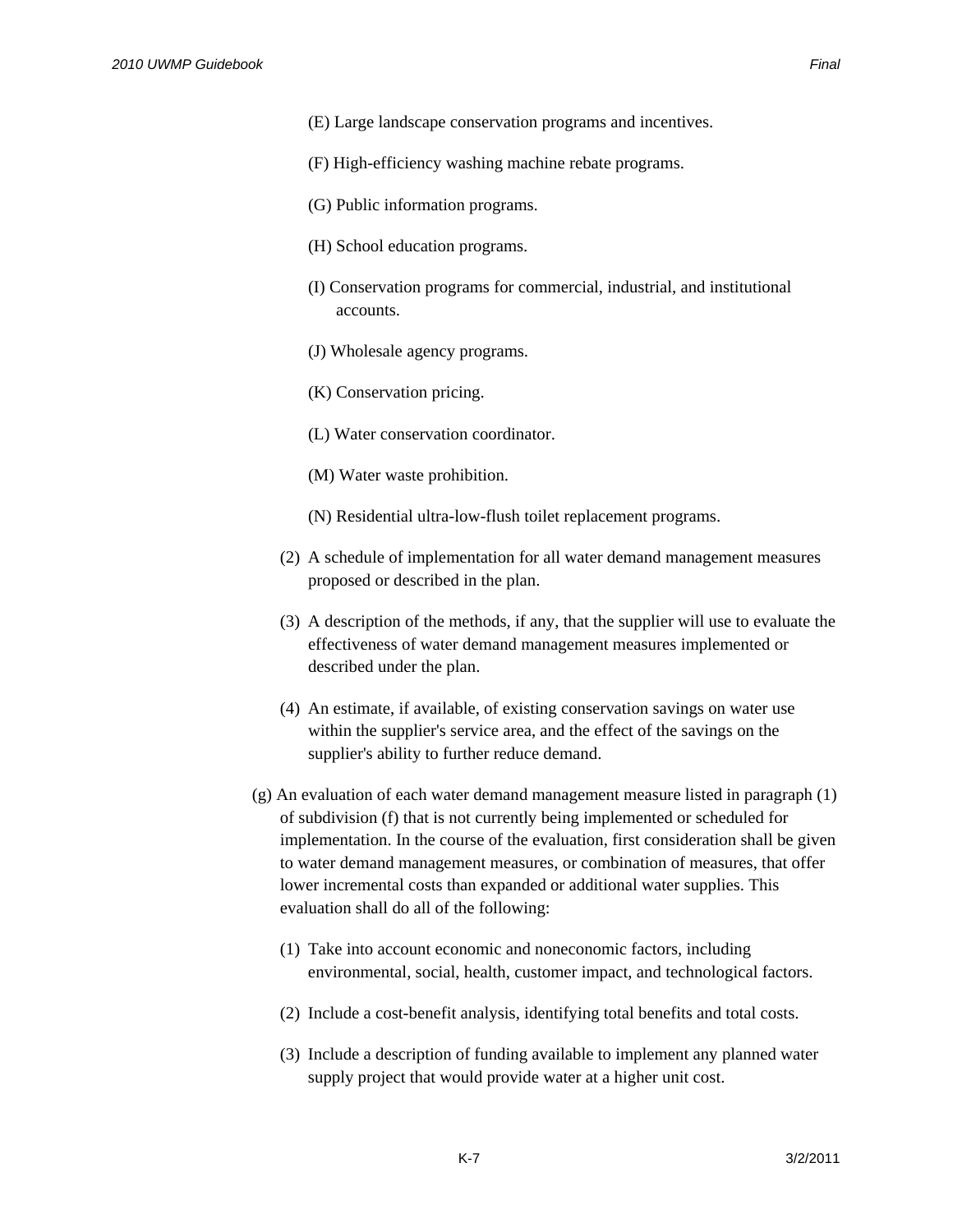- (4) Include a description of the water supplier's legal authority to implement the measure and efforts to work with other relevant agencies to ensure the implementation of the measure and to share the cost of implementation.
- (h) Include a description of all water supply projects and water supply programs that may be undertaken by the urban water supplier to meet the total projected water use as established pursuant to subdivision (a) of Section 10635. The urban water supplier shall include a detailed description of expected future projects and programs, other than the demand management programs identified pursuant to paragraph (1) of subdivision (f), that the urban water supplier may implement to increase the amount of the water supply available to the urban water supplier in average, single-dry, and multiple-dry water years. The description shall identify specific projects and include a description of the increase in water supply that is expected to be available from each project. The description shall include an estimate with regard to the implementation timeline for each project or program.
- (i) Describe the opportunities for development of desalinated water, including, but not limited to, ocean water, brackish water, and groundwater, as a long-term supply.
- (j) For purposes of this part, urban water suppliers that are members of the California Urban Water Conservation Council shall be deemed in compliance with the requirements of subdivisions (f) and (g) by complying with all the provisions of the "Memorandum of Understanding Regarding Urban Water Conservation in California," dated December 10, 2008, as it may be amended, and by submitting the annual reports required by Section 6.2 of that memorandum.
- (k) Urban water suppliers that rely upon a wholesale agency for a source of water shall provide the wholesale agency with water use projections from that agency for that source of water in five-year increments to 20 years or as far as data is available. The wholesale agency shall provide information to the urban water supplier for inclusion in the urban water supplier's plan that identifies and quantifies, to the extent practicable, the existing and planned sources of water as required by subdivision (b), available from the wholesale agency to the urban water supplier over the same five-year increments, and during various water-year types in accordance with subdivision (c). An urban water supplier may rely upon water supply information provided by the wholesale agency in fulfilling the plan informational requirements of subdivisions (b) and (c).

### **10631.1.**

(a) The water use projections required by Section 10631 shall include projected water use for single-family and multifamily residential housing needed for lower income households, as defined in Section 50079.5 of the Health and Safety Code,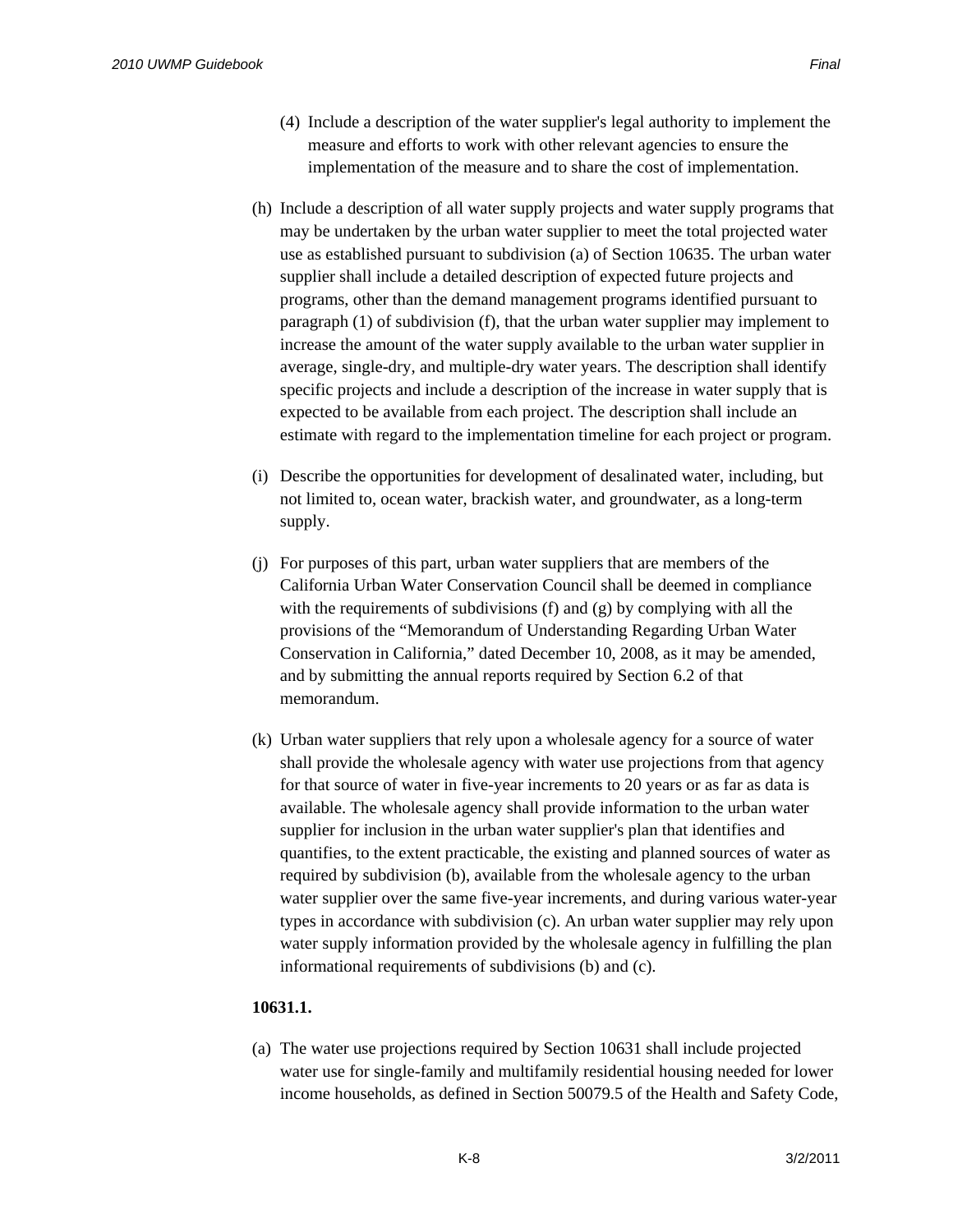as identified in the housing element of any city, county, or city and county in the service area of the supplier.

(b) It is the intent of the Legislature that the identification of projected water use for single-family and multifamily residential housing for lower income households will assist a supplier in complying with the requirement under Section 65589.7 of the Government Code to grant a priority for the provision of service to housing units affordable to lower income households.

### **10631.5.**

- (a) (1) Beginning January 1, 2009, the terms of, and eligibility for, a water management grant or loan made to an urban water supplier and awarded or administered by the department, state board, or California Bay-Delta Authority or its successor agency shall be conditioned on the implementation of the water demand management measures described in Section 10631, as determined by the department pursuant to subdivision (b).
	- (2) For the purposes of this section, water management grants and loans include funding for programs and projects for surface water or groundwater storage, recycling, desalination, water conservation, water supply reliability, and water supply augmentation. This section does not apply to water management projects funded by the federal American Recovery and Reinvestment Act of 2009 (Public Law 111-5).
	- (3) Notwithstanding paragraph (1), the department shall determine that an urban water supplier is eligible for a water management grant or loan even though the supplier is not implementing all of the water demand management measures described in Section 10631, if the urban water supplier has submitted to the department for approval a schedule, financing plan, and budget, to be included in the grant or loan agreement, for implementation of the water demand management measures. The supplier may request grant or loan funds to implement the water demand management measures to the extent the request is consistent with the eligibility requirements applicable to the water management funds.
	- (4) (A) Notwithstanding paragraph (1), the department shall determine that an urban water supplier is eligible for a water management grant or loan even though the supplier is not implementing all of the water demand management measures described in Section 10631, if an urban water supplier submits to the department for approval documentation demonstrating that a water demand management measure is not locally cost effective. If the department determines that the documentation submitted by the urban water supplier fails to demonstrate that a water demand management measure is not locally cost effective, the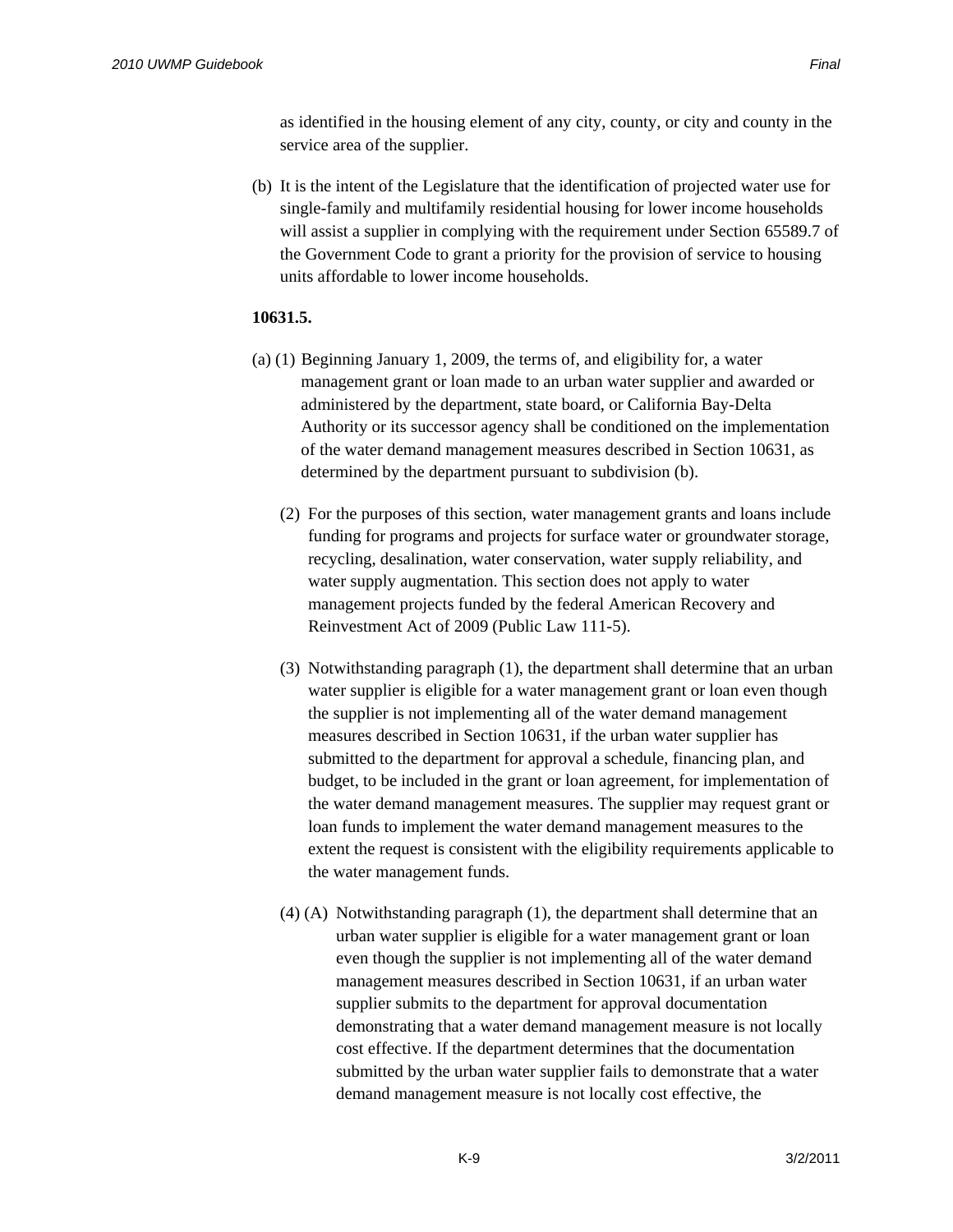department shall notify the urban water supplier and the agency administering the grant or loan program within 120 days that the documentation does not satisfy the requirements for an exemption, and include in that notification a detailed statement to support the determination.

- (B) For purposes of this paragraph, "not locally cost effective" means that the present value of the local benefits of implementing a water demand management measure is less than the present value of the local costs of implementing that measure.
- (b) (1) The department, in consultation with the state board and the California Bay-Delta Authority or its successor agency, and after soliciting public comment regarding eligibility requirements, shall develop eligibility requirements to implement the requirement of paragraph (1) of subdivision (a). In establishing these eligibility requirements, the department shall do both of the following:
	- (A) Consider the conservation measures described in the Memorandum of Understanding Regarding Urban Water Conservation in California, and alternative conservation approaches that provide equal or greater water savings.
	- (B) Recognize the different legal, technical, fiscal, and practical roles and responsibilities of wholesale water suppliers and retail water suppliers.
	- (2) (A) For the purposes of this section, the department shall determine whether an urban water supplier is implementing all of the water demand management measures described in Section 10631 based on either, or a combination, of the following:
		- (i) Compliance on an individual basis.
		- (ii) Compliance on a regional basis. Regional compliance shall require participation in a regional conservation program consisting of two or more urban water suppliers that achieves the level of conservation or water efficiency savings equivalent to the amount of conservation or savings achieved if each of the participating urban water suppliers implemented the water demand management measures. The urban water supplier administering the regional program shall provide participating urban water suppliers and the department with data to demonstrate that the regional program is consistent with this clause. The department shall review the data to determine whether the urban water suppliers in the regional program are meeting the eligibility requirements.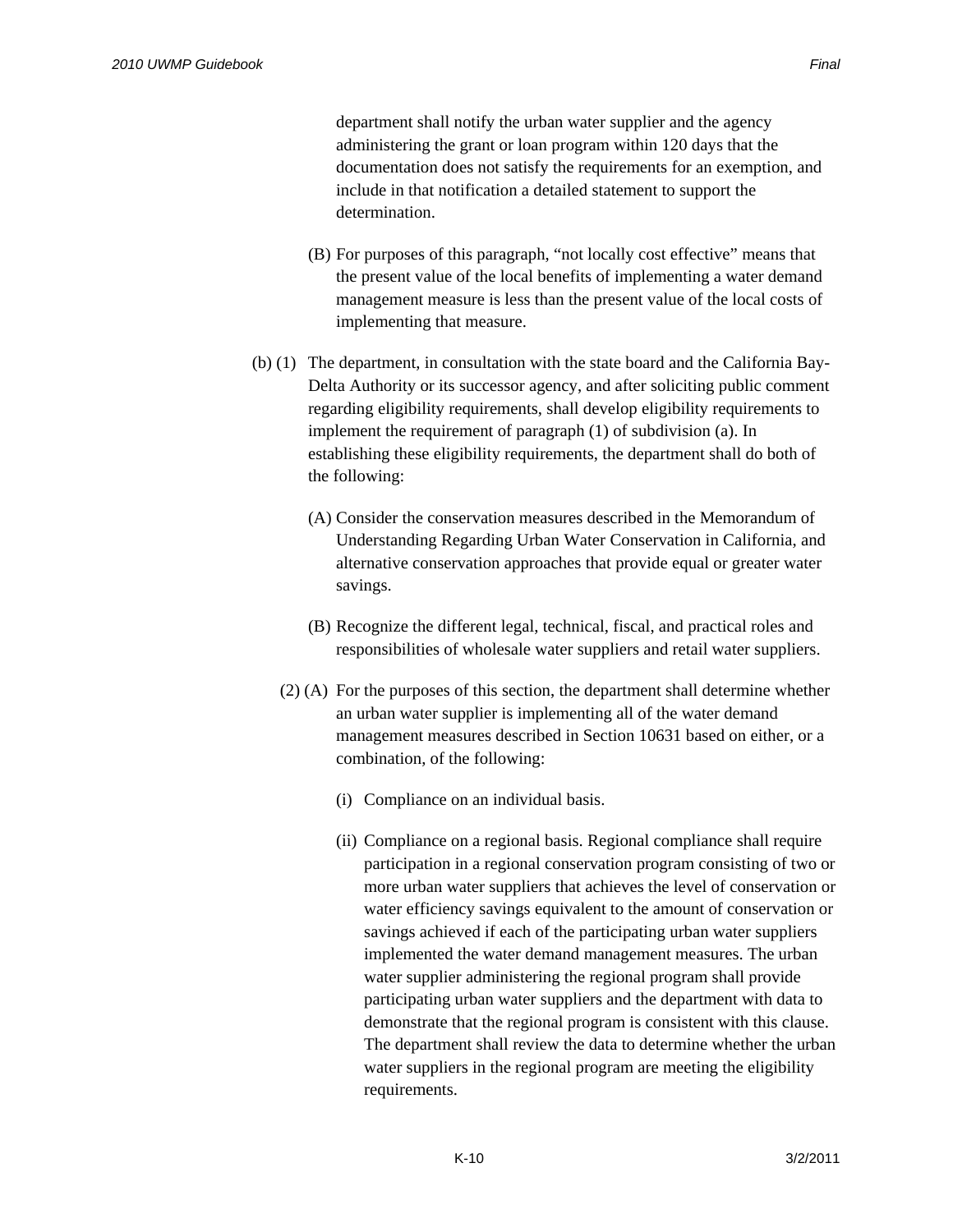- (3) The department shall not deny eligibility to an urban water supplier in compliance with the requirements of this section that is participating in a multiagency water project, or an integrated regional water management plan, developed pursuant to Section 75026 of the Public Resources Code, solely on the basis that one or more of the agencies participating in the project or plan is not implementing all of the water demand management measures described in Section 10631.
- (c) In establishing guidelines pursuant to the specific funding authorization for any water management grant or loan program subject to this section, the agency administering the grant or loan program shall include in the guidelines the eligibility requirements developed by the department pursuant to subdivision (b).
- (d) Upon receipt of a water management grant or loan application by an agency administering a grant and loan program subject to this section, the agency shall request an eligibility determination from the department with respect to the requirements of this section. The department shall respond to the request within 60 days of the request.
- (e) The urban water supplier may submit to the department copies of its annual reports and other relevant documents to assist the department in determining whether the urban water supplier is implementing or scheduling the implementation of water demand management activities. In addition, for urban water suppliers that are signatories to the Memorandum of Understanding Regarding Urban Water Conservation in California and submit annual reports to the California Urban Water Conservation Council in accordance with the memorandum, the department may use these reports to assist in tracking the implementation of water demand management measures.
- (f) This section shall remain in effect only until July 1, 2016, and as of that date is repealed, unless a later enacted statute, that is enacted before July 1, 2016, deletes or extends that date.

**10631.7.** The department, in consultation with the California Urban Water Conservation Council, shall convene an independent technical panel to provide information and recommendations to the department and the Legislature on new demand management measures, technologies, and approaches. The panel shall consist of no more than seven members, who shall be selected by the department to reflect a balanced representation of experts. The panel shall have at least one, but no more than two, representatives from each of the following: retail water suppliers, environmental organizations, the business community, wholesale water suppliers, and academia. The panel shall be convened by January 1, 2009, and shall report to the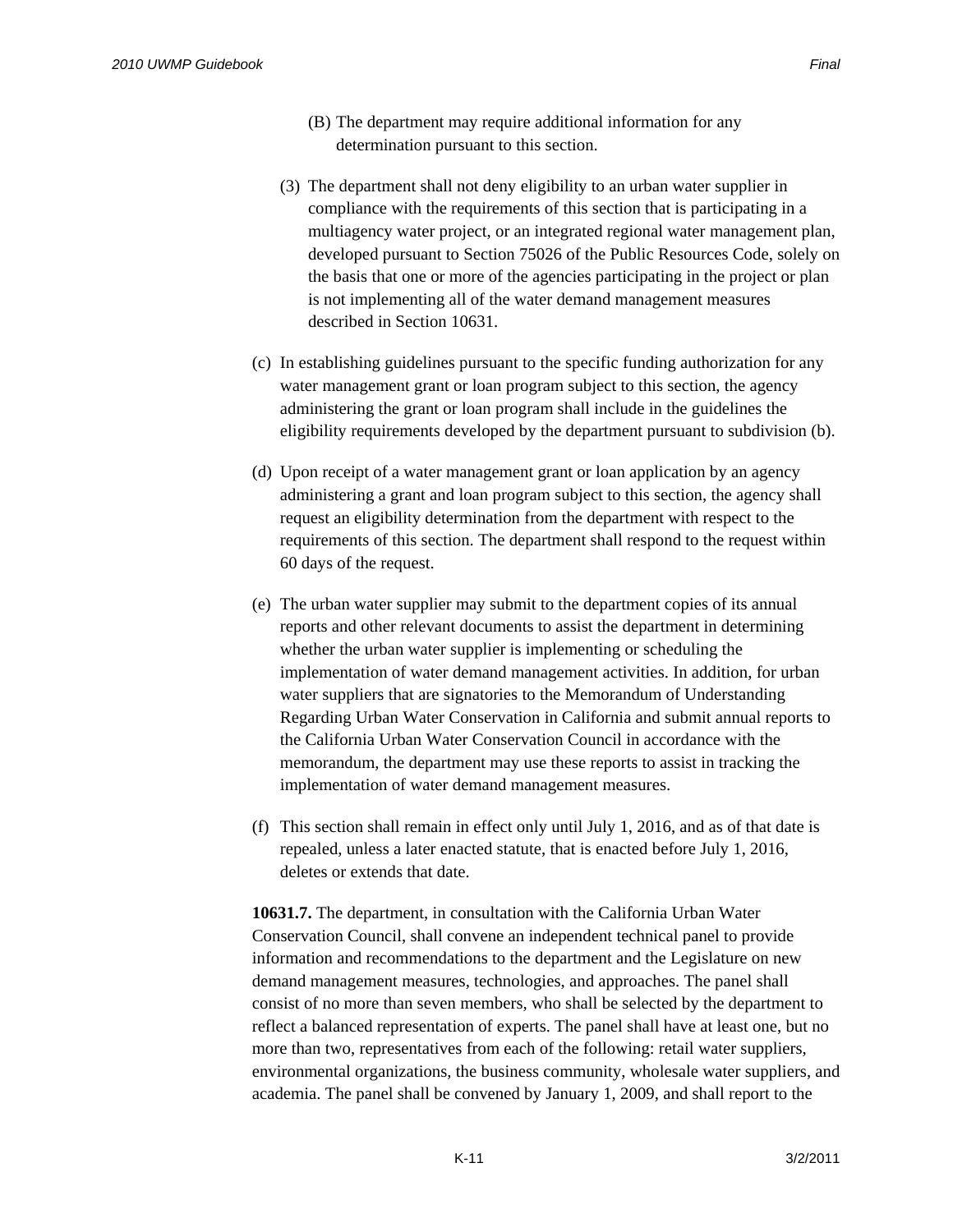Legislature no later than January 1, 2010, and every five years thereafter. The department shall review the panel report and include in the final report to the Legislature the department's recommendations and comments regarding the panel process and the panel's recommendations.

**10632.** The plan shall provide an urban water shortage contingency analysis which includes each of the following elements which are within the authority of the urban water supplier:

- (a) Stages of action to be undertaken by the urban water supplier in response to water supply shortages, including up to a 50 percent reduction in water supply, and an outline of specific water supply conditions which are applicable to each stage.
- (b) An estimate of the minimum water supply available during each of the next three water years based on the driest three-year historic sequence for the agency's water supply.
- (c) Actions to be undertaken by the urban water supplier to prepare for, and implement during, a catastrophic interruption of water supplies including, but not limited to, a regional power outage, an earthquake, or other disaster.
- (d) Additional, mandatory prohibitions against specific water use practices during water shortages, including, but not limited to, prohibiting the use of potable water for street cleaning.
- (e) Consumption reduction methods in the most restrictive stages. Each urban water supplier may use any type of consumption reduction methods in its water shortage contingency analysis that would reduce water use, are appropriate for its area, and have the ability to achieve a water use reduction consistent with up to a 50 percent reduction in water supply.
- (f) Penalties or charges for excessive use, where applicable.
- (g) An analysis of the impacts of each of the actions and conditions described in subdivisions (a) to (f), inclusive, on the revenues and expenditures of the urban water supplier, and proposed measures to overcome those impacts, such as the development of reserves and rate adjustments.
- (h) A draft water shortage contingency resolution or ordinance.
- (i) A mechanism for determining actual reductions in water use pursuant to the urban water shortage contingency analysis.

**10633.** The plan shall provide, to the extent available, information on recycled water and its potential for use as a water source in the service area of the urban water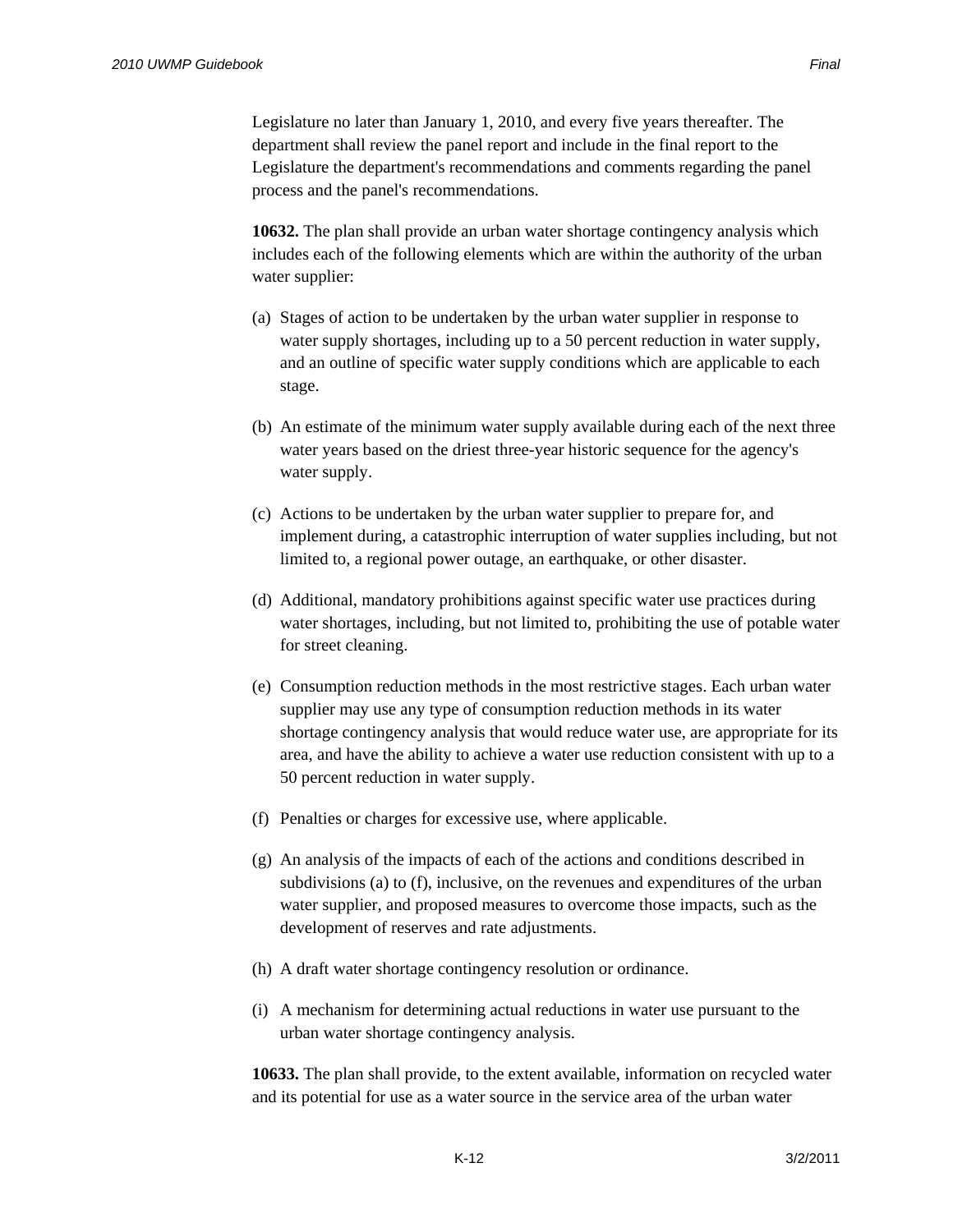supplier. The preparation of the plan shall be coordinated with local water, wastewater, groundwater, and planning agencies that operate within the supplier's service area, and shall include all of the following:

- (a) A description of the wastewater collection and treatment systems in the supplier's service area, including a quantification of the amount of wastewater collected and treated and the methods of wastewater disposal.
- (b) A description of the quantity of treated wastewater that meets recycled water standards, is being discharged, and is otherwise available for use in a recycled water project.
- (c) A description of the recycled water currently being used in the supplier's service area, including, but not limited to, the type, place, and quantity of use.
- (d) A description and quantification of the potential uses of recycled water, including, but not limited to, agricultural irrigation, landscape irrigation, wildlife habitat enhancement, wetlands, industrial reuse, groundwater recharge, indirect potable reuse, and other appropriate uses, and a determination with regard to the technical and economic feasibility of serving those uses.
- (e) The projected use of recycled water within the supplier's service area at the end of 5, 10, 15, and 20 years, and a description of the actual use of recycled water in comparison to uses previously projected pursuant to this subdivision.
- (f) A description of actions, including financial incentives, which may be taken to encourage the use of recycled water, and the projected results of these actions in terms of acre-feet of recycled water used per year.
- (g) A plan for optimizing the use of recycled water in the supplier's service area, including actions to facilitate the installation of dual distribution systems, to promote recirculating uses, to facilitate the increased use of treated wastewater that meets recycled water standards, and to overcome any obstacles to achieving that increased use.

**10634.** The plan shall include information, to the extent practicable, relating to the quality of existing sources of water available to the supplier over the same five-year increments as described in subdivision (a) of Section 10631, and the manner in which water quality affects water management strategies and supply reliability.

### **Article 2.5. Water Service Reliability**

### **10635.**

(a) Every urban water supplier shall include, as part of its urban water management plan, an assessment of the reliability of its water service to its customers during normal, dry, and multiple dry water years. This water supply and demand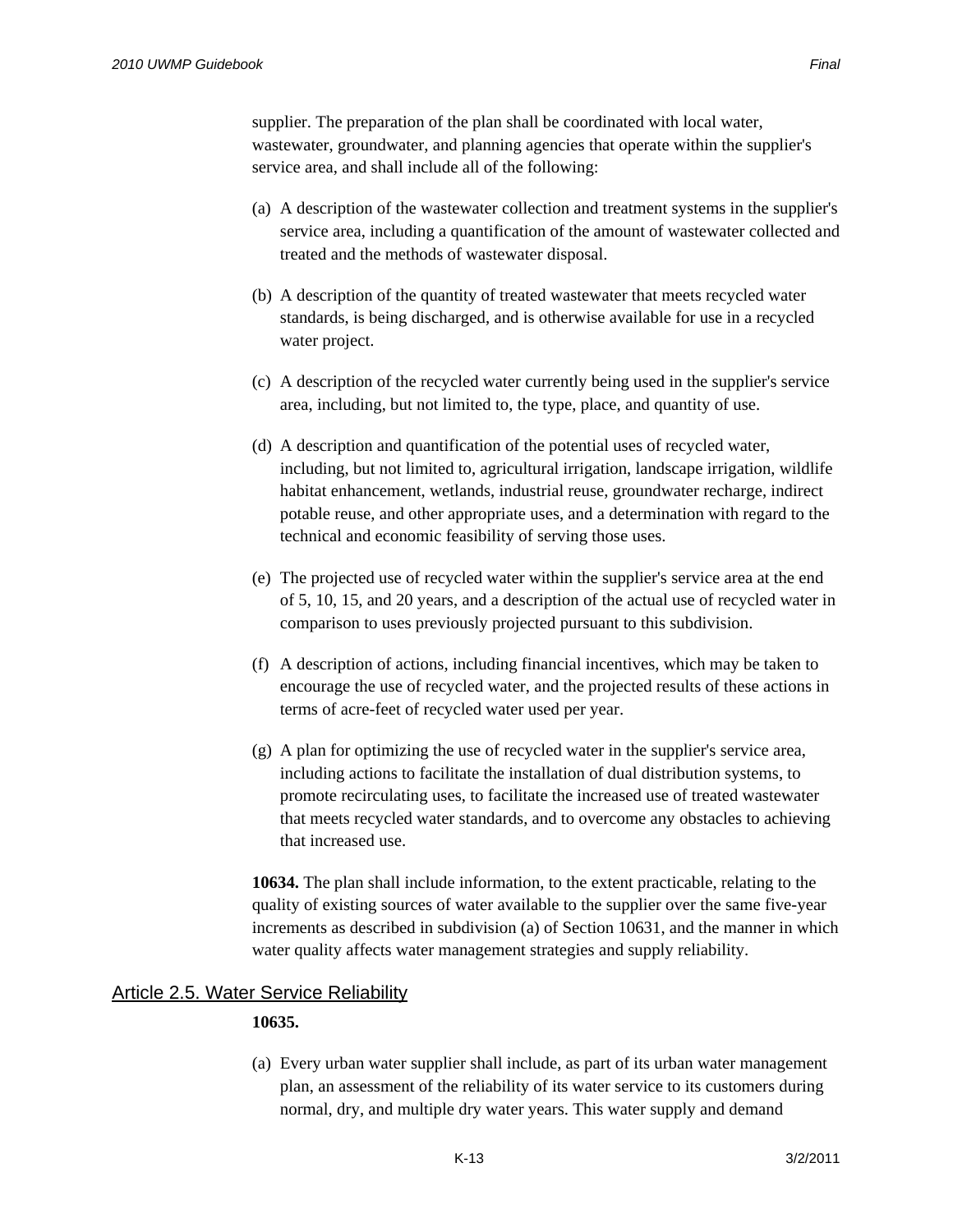assessment shall compare the total water supply sources available to the water supplier with the total projected water use over the next 20 years, in five-year increments, for a normal water year, a single dry water year, and multiple dry water years. The water service reliability assessment shall be based upon the information compiled pursuant to Section 10631, including available data from state, regional, or local agency population projections within the service area of the urban water supplier.

- (b) The urban water supplier shall provide that portion of its urban water management plan prepared pursuant to this article to any city or county within which it provides water supplies no later than 60 days after the submission of its urban water management plan.
- (c) Nothing in this article is intended to create a right or entitlement to water service or any specific level of water service.
- (d) Nothing in this article is intended to change existing law concerning an urban water supplier's obligation to provide water service to its existing customers or to any potential future customers.

### Article 3. Adoption and Implementation of Plans

**10640.** Every urban water supplier required to prepare a plan pursuant to this part shall prepare its plan pursuant to Article 2 (commencing with Section 10630).

The supplier shall likewise periodically review the plan as required by Section 10621, and any amendments or changes required as a result of that review shall be adopted pursuant to this article.

**10641.** An urban water supplier required to prepare a plan may consult with, and obtain comments from, any public agency or state agency or any person who has special expertise with respect to water demand management methods and techniques.

**10642.** Each urban water supplier shall encourage the active involvement of diverse social, cultural, and economic elements of the population within the service area prior to and during the preparation of the plan. Prior to adopting a plan, the urban water supplier shall make the plan available for public inspection and shall hold a public hearing thereon. Prior to the hearing, notice of the time and place of hearing shall be published within the jurisdiction of the publicly owned water supplier pursuant to Section 6066 of the Government Code. The urban water supplier shall provide notice of the time and place of hearing to any city or county within which the supplier provides water supplies. A privately owned water supplier shall provide an equivalent notice within its service area. After the hearing, the plan shall be adopted as prepared or as modified after the hearing.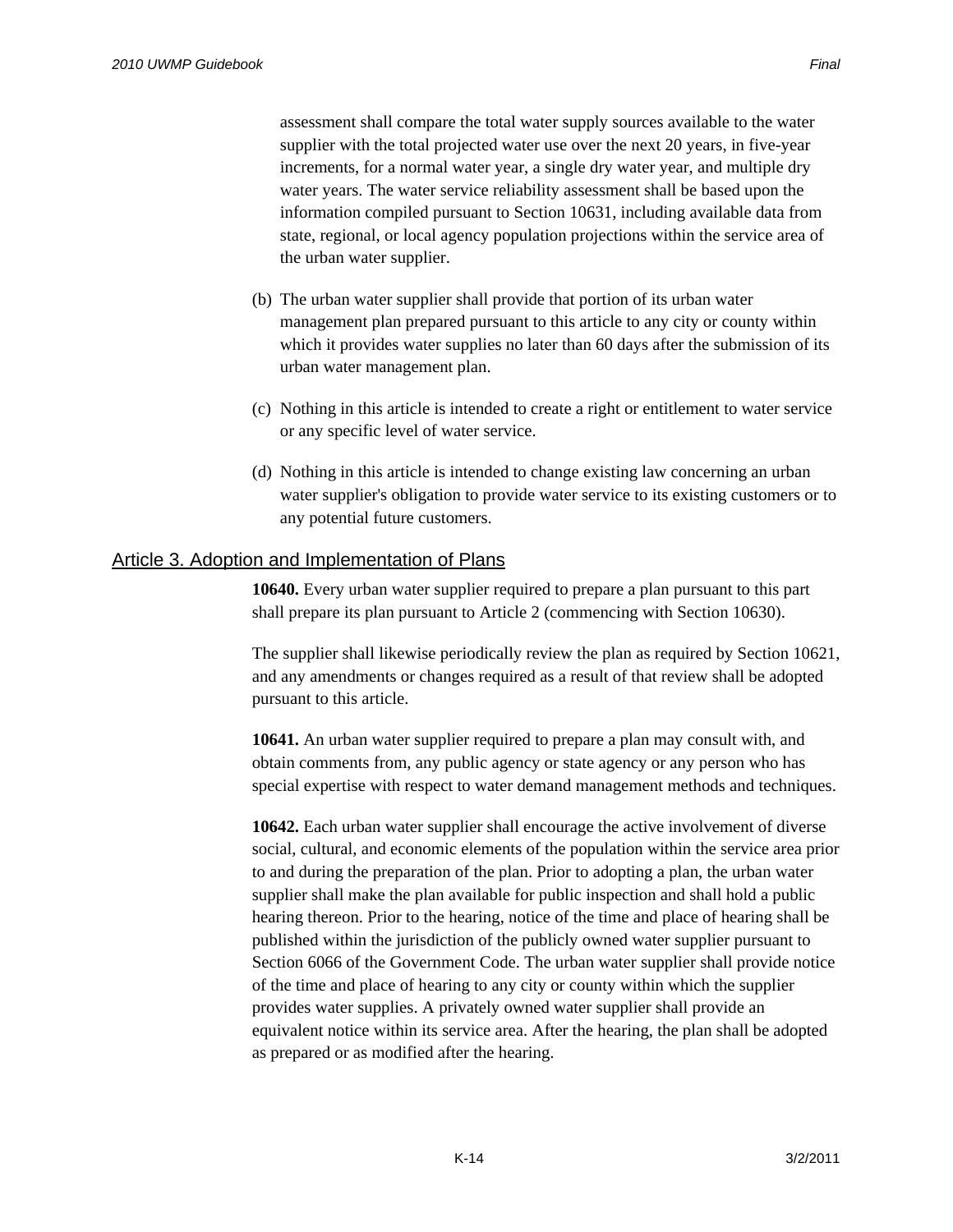**10643.** An urban water supplier shall implement its plan adopted pursuant to this chapter in accordance with the schedule set forth in its plan.

#### **10644.**

- (a) An urban water supplier shall submit to the department, the California State Library, and any city or county within which the supplier provides water supplies a copy of its plan no later than 30 days after adoption. Copies of amendments or changes to the plans shall be submitted to the department, the California State Library, and any city or county within which the supplier provides water supplies within 30 days after adoption.
- (b) The department shall prepare and submit to the Legislature, on or before December 31, in the years ending in six and one, a report summarizing the status of the plans adopted pursuant to this part. The report prepared by the department shall identify the exemplary elements of the individual plans. The department shall provide a copy of the report to each urban water supplier that has submitted its plan to the department. The department shall also prepare reports and provide data for any legislative hearings designed to consider the effectiveness of plans submitted pursuant to this part.
- (c) (1) For the purpose of identifying the exemplary elements of the individual plans, the department shall identify in the report those water demand management measures adopted and implemented by specific urban water suppliers, and identified pursuant to Section 10631, that achieve water savings significantly above the levels established by the department to meet the requirements of Section 10631.5.
	- (2) The department shall distribute to the panel convened pursuant to Section 10631.7 the results achieved by the implementation of those water demand management measures described in paragraph (1).
	- (3) The department shall make available to the public the standard the department will use to identify exemplary water demand management measures.

**10645.** Not later than 30 days after filing a copy of its plan with the department, the urban water supplier and the department shall make the plan available for public review during normal business hours.

## **Chapter 4. Miscellaneous Provisions**

**10650.** Any actions or proceedings to attack, review, set aside, void, or annul the acts or decisions of an urban water supplier on the grounds of noncompliance with this part shall be commenced as follows: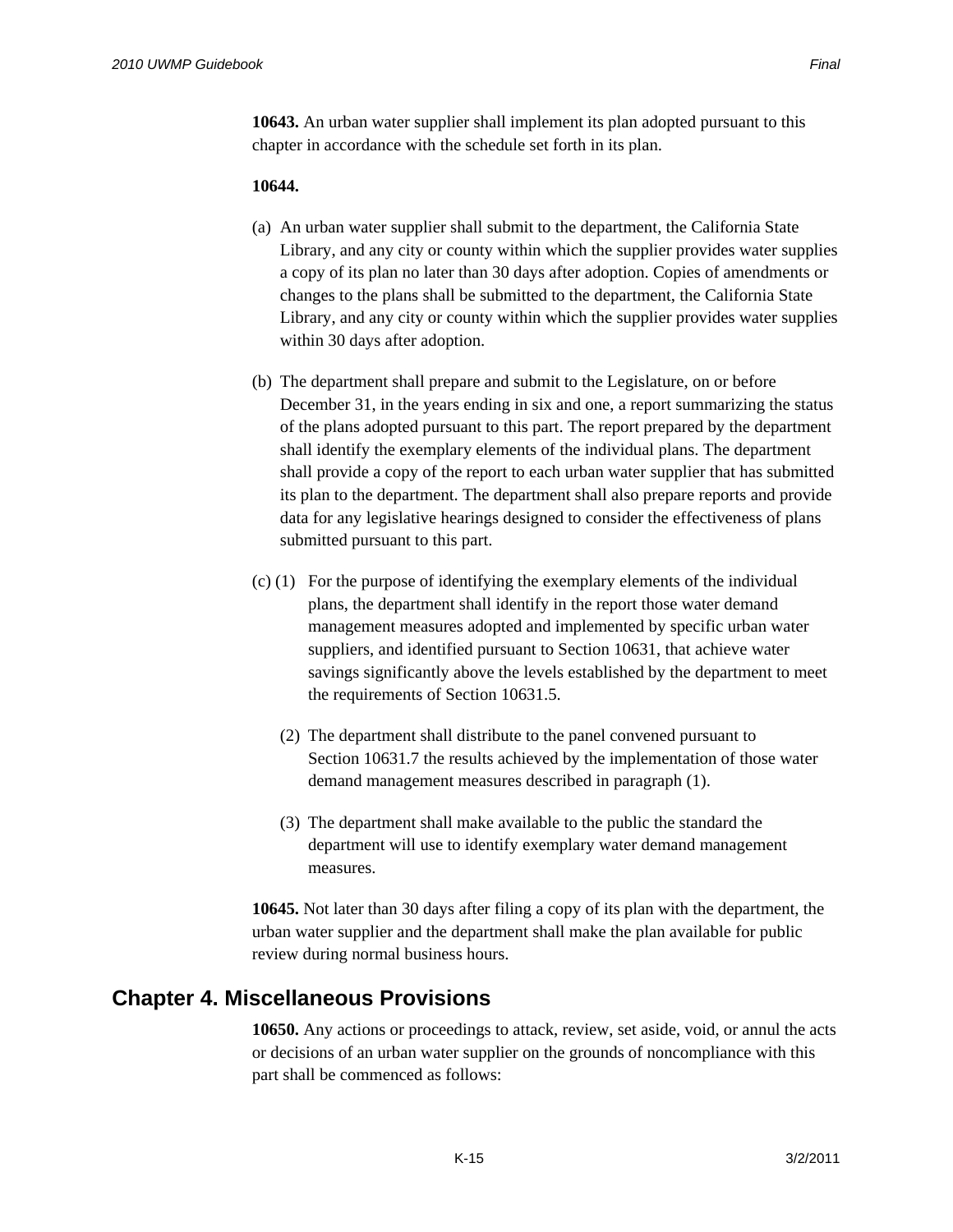- (a) An action or proceeding alleging failure to adopt a plan shall be commenced within 18 months after that adoption is required by this part.
- (b) Any action or proceeding alleging that a plan, or action taken pursuant to the plan, does not comply with this part shall be commenced within 90 days after filing of the plan or amendment thereto pursuant to Section 10644 or the taking of that action.

**10651.** In any action or proceeding to attack, review, set aside, void, or annul a plan, or an action taken pursuant to the plan by an urban water supplier on the grounds of noncompliance with this part, the inquiry shall extend only to whether there was a prejudicial abuse of discretion. Abuse of discretion is established if the supplier has not proceeded in a manner required by law or if the action by the water supplier is not supported by substantial evidence.

**10652.** The California Environmental Quality Act (Division 13 (commencing with Section 21000) of the Public Resources Code) does not apply to the preparation and adoption of plans pursuant to this part or to the implementation of actions taken pursuant to Section 10632. Nothing in this part shall be interpreted as exempting from the California Environmental Quality Act any project that would significantly affect water supplies for fish and wildlife, or any project for implementation of the plan, other than projects implementing Section 10632, or any project for expanded or additional water supplies.

**10653.** The adoption of a plan shall satisfy any requirements of state law, regulation, or order, including those of the State Water Resources Control Board and the Public Utilities Commission, for the preparation of water management plans or conservation plans; provided, that if the State Water Resources Control Board or the Public Utilities Commission requires additional information concerning water conservation to implement its existing authority, nothing in this part shall be deemed to limit the board or the commission in obtaining that information. The requirements of this part shall be satisfied by any urban water demand management plan prepared to meet federal laws or regulations after the effective date of this part, and which substantially meets the requirements of this part, or by any existing urban water management plan which includes the contents of a plan required under this part.

**10654.** An urban water supplier may recover in its rates the costs incurred in preparing its plan and implementing the reasonable water conservation measures included in the plan. Any best water management practice that is included in the plan that is identified in the "Memorandum of Understanding Regarding Urban Water Conservation in California" is deemed to be reasonable for the purposes of this section.

**10655.** If any provision of this part or the application thereof to any person or circumstances is held invalid, that invalidity shall not affect other provisions or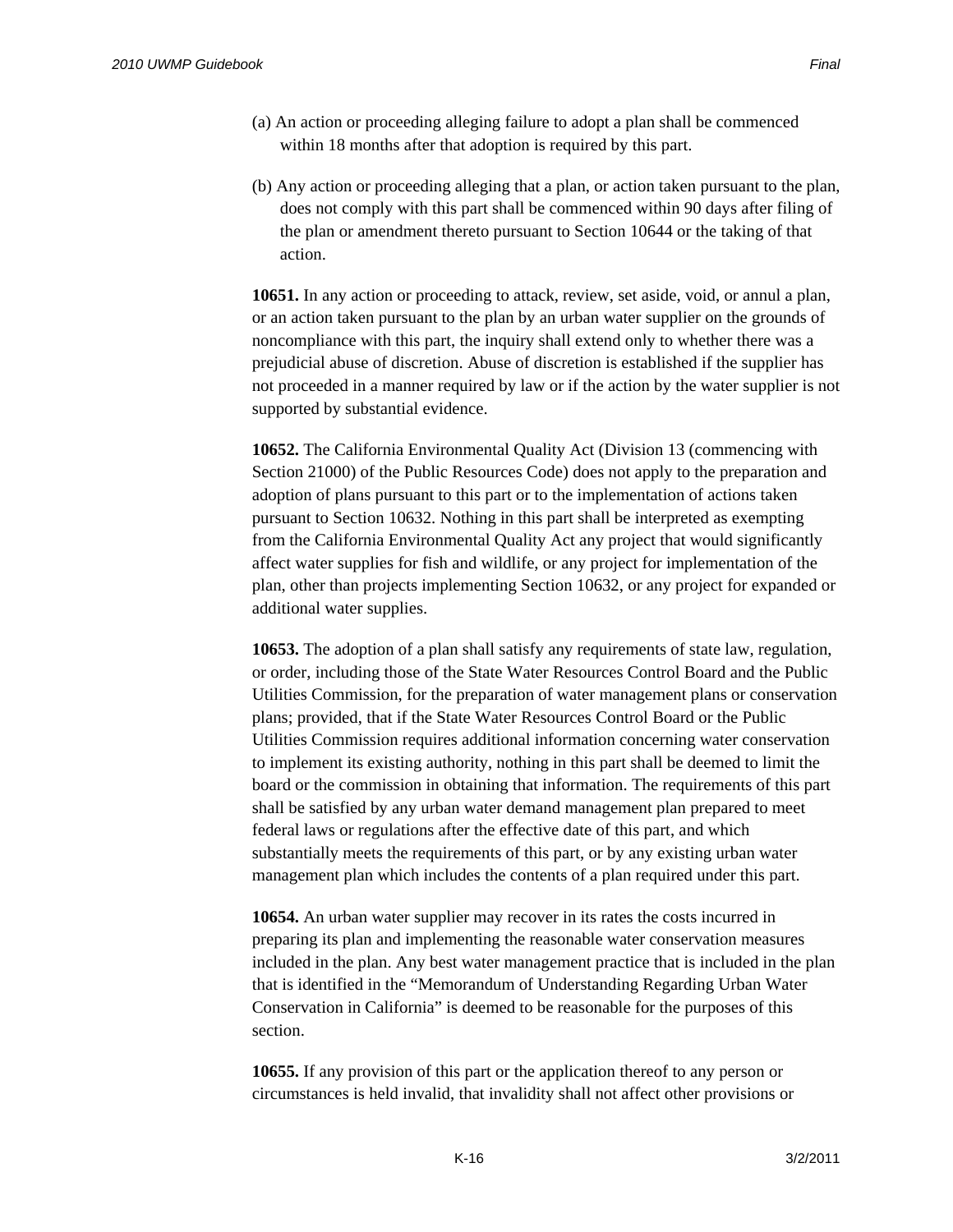applications of this part which can be given effect without the invalid provision or application thereof, and to this end the provisions of this part are severable.

**10656.** An urban water supplier that does not prepare, adopt, and submit its urban water management plan to the department in accordance with this part, is ineligible to receive funding pursuant to Division 24 (commencing with Section 78500) or Division 26 (commencing with Section 79000), or receive drought assistance from the state until the urban water management plan is submitted pursuant to this article.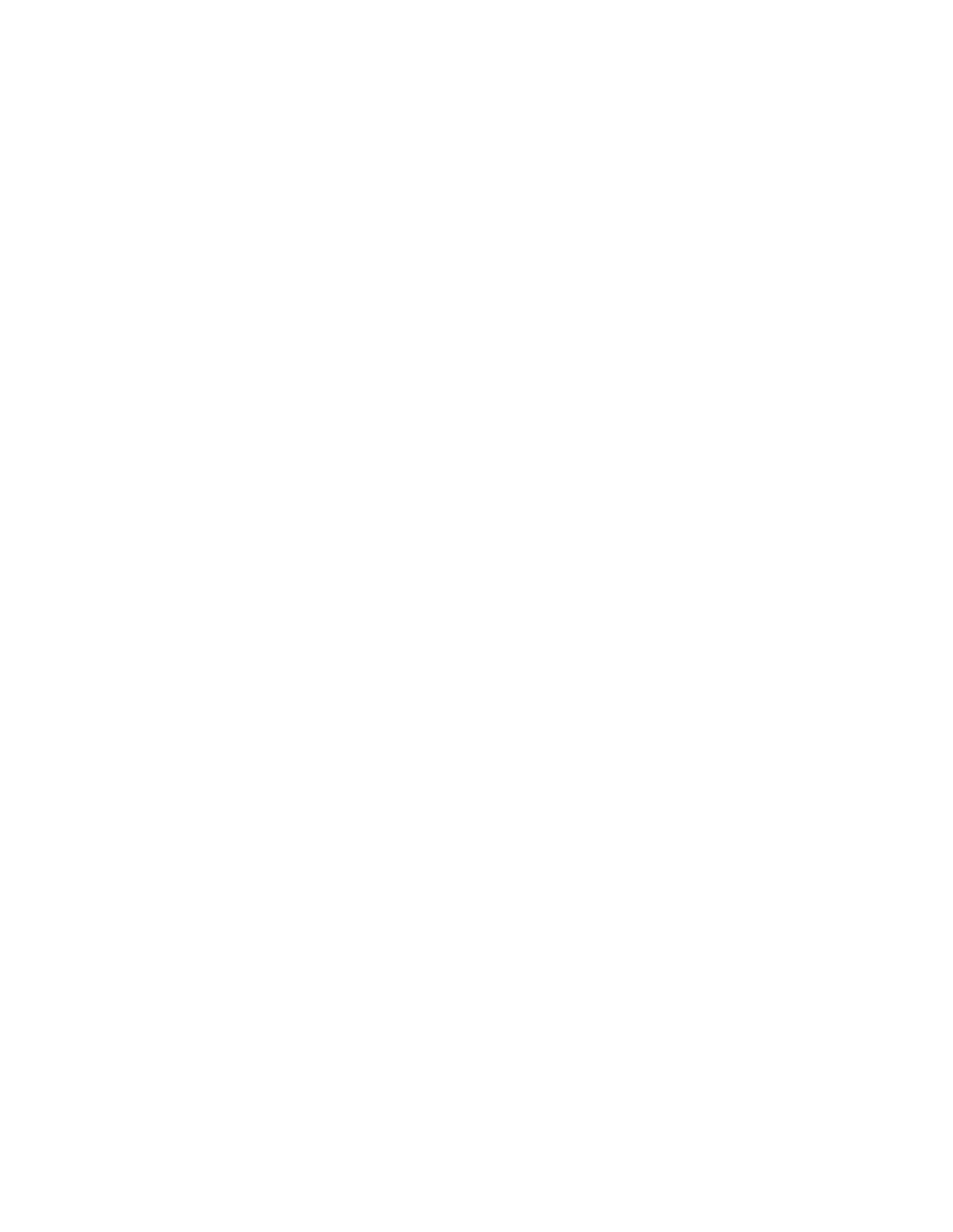# **Section L: California Water Code, Division 6, Part 2.55: Water Conservation**

The following sections of California Water Code Division 6, Part 2.55, are available online at http://www.leginfo.ca.gov/calaw.html.

| <b>Chapter 1. General Declarations and Policy</b> | §10608-10608.8      |
|---------------------------------------------------|---------------------|
| <b>Chapter 2. Definitions</b>                     | §10608.12           |
| <b>Chapter 3. Urban Retail Water Suppliers</b>    | \$10608.16-10608.44 |

## **Legislative Counsel's Digest**

**Senate Bill No. 7 Chapter 4** 

An act to amend and repeal Section 10631.5 of, to add Part 2.55 (commencing with Section 10608) to Division 6 of, and to repeal and add Part 2.8 (commencing with Section 10800) of Division 6 of, the Water Code, relating to water.

[Approved by Governor November 10, 2009. Filed with Secretary of State November 10, 2009.]

### **Legislative Counsel's Digest**

SB 7, Steinberg. Water conservation.

(1) Existing law requires the Department of Water Resources to convene an independent technical panel to provide information to the department and the Legislature on new demand management measures, technologies, and approaches. "Demand management measures" means those water conservation measures, programs, and incentives that prevent the waste of water and promote the reasonable and efficient use and reuse of available supplies.

This bill would require the state to achieve a 20% reduction in urban per capita water use in California by December 31, 2020. The state would be required to make incremental progress towards this goal by reducing per capita water use by at least 10% on or before December 31, 2015. The bill would require each urban retail water supplier to develop urban water use targets and an interim urban water use target, in accordance with specified requirements. The bill would require agricultural water suppliers to implement efficient water management practices. The bill would require the department, in consultation with other state agencies, to develop a single standardized water use reporting form. The bill, with certain exceptions, would provide that urban retail water suppliers, on and after July 1, 2016, and agricultural water suppliers, on and after July 1, 2013, are not eligible for state water grants or loans unless they comply with the water conservation requirements established by the bill. The bill would repeal, on July 1, 2016, an existing requirement that conditions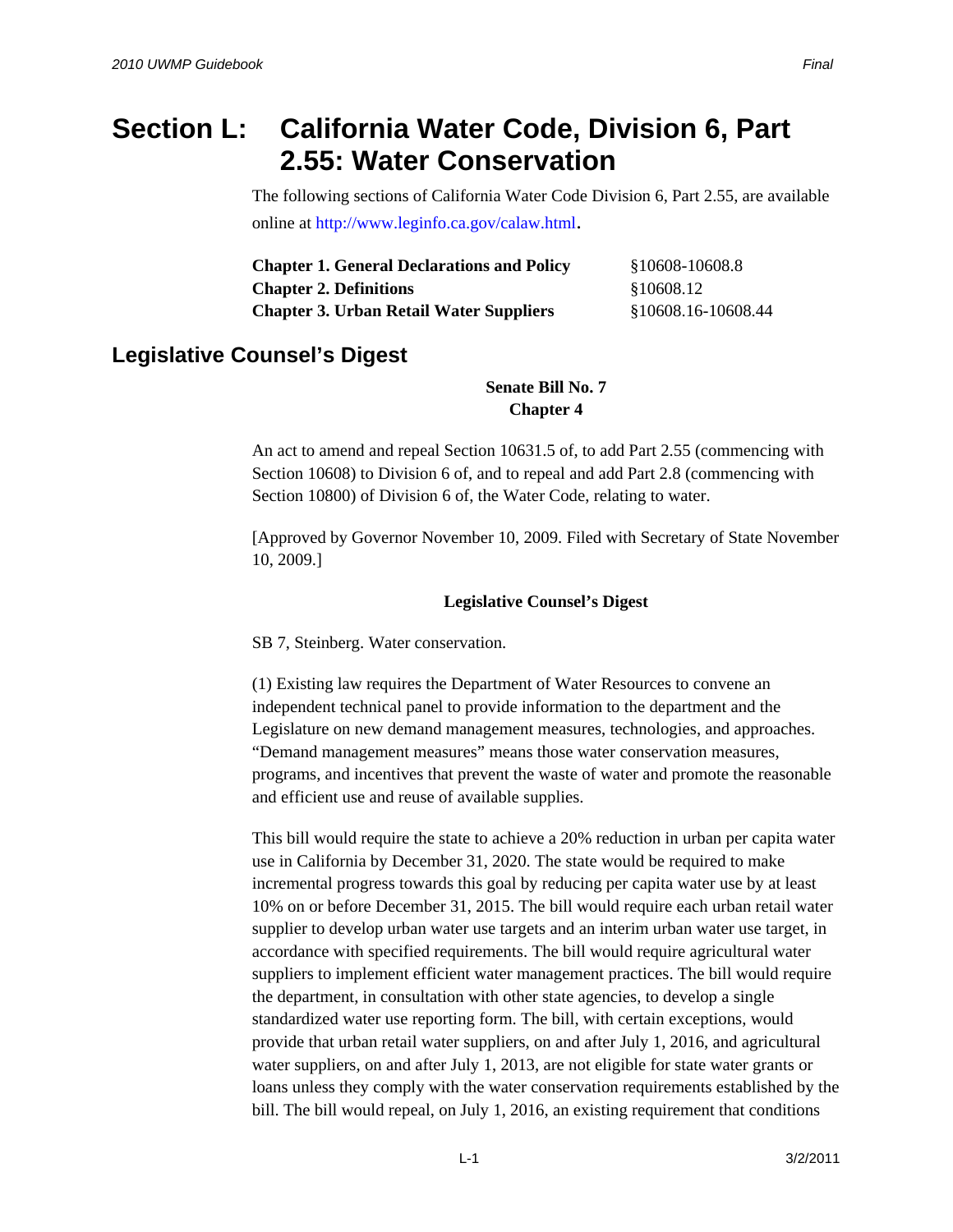eligibility for certain water management grants or loans to an urban water supplier on the implementation of certain water demand management measures.

(2) Existing law, until January 1, 1993, and thereafter only as specified, requires certain agricultural water suppliers to prepare and adopt water management plans.

This bill would revise existing law relating to agricultural water management planning to require agricultural water suppliers to prepare and adopt agricultural water management plans with specified components on or before December 31, 2012, and update those plans on or before December 31, 2015, and on or before December 31 every 5 years thereafter. An agricultural water supplier that becomes an agricultural water supplier after December 31, 2012, would be required to prepare and adopt an agricultural water management plan within one year after becoming an agricultural water supplier. The agricultural water supplier would be required to notify each city or county within which the supplier provides water supplies with regard to the preparation or review of the plan. The bill would require the agricultural water supplier to submit copies of the plan to the department and other specified entities. The bill would provide that an agricultural water supplier is not eligible for state water grants or loans unless the supplier complies with the water management planning requirements established by the bill.

(3) The bill would take effect only if SB 1 and SB 6 of the 2009–10 7th Extraordinary Session of the Legislature are enacted and become effective.

The people of the State of California do enact as follows:

SECTION 1. Part 2.55 (commencing with Section 10608) is added to Division 6 of the Water Code, to read:

## **Part 2.55. Sustainable Water Use and Demand Reduction**

### Chapter 1. General Declarations and Policy

**10608.** The Legislature finds and declares all of the following:

- (a) Water is a public resource that the California Constitution protects against waste and unreasonable use.
- (b) Growing population, climate change, and the need to protect and grow California's economy while protecting and restoring our fish and wildlife habitats make it essential that the state manage its water resources as efficiently as possible.
- (c) Diverse regional water supply portfolios will increase water supply reliability and reduce dependence on the Delta.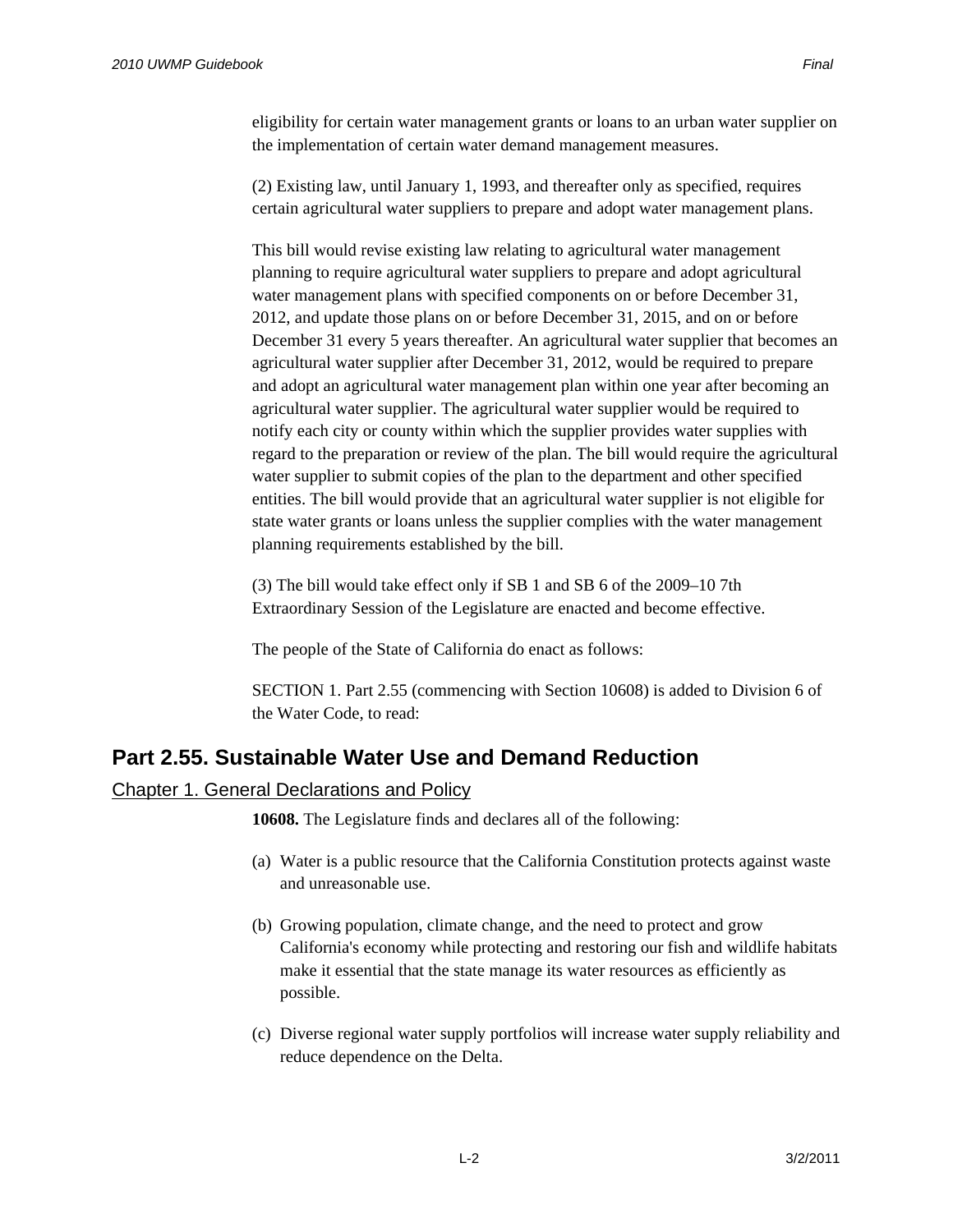- (d) Reduced water use through conservation provides significant energy and environmental benefits, and can help protect water quality, improve streamflows, and reduce greenhouse gas emissions.
- (e) The success of state and local water conservation programs to increase efficiency of water use is best determined on the basis of measurable outcomes related to water use or efficiency.
- (f) Improvements in technology and management practices offer the potential for increasing water efficiency in California over time, providing an essential water management tool to meet the need for water for urban, agricultural, and environmental uses.
- (g) The Governor has called for a 20 percent per capita reduction in urban water use statewide by 2020.
- (h) The factors used to formulate water use efficiency targets can vary significantly from location to location based on factors including weather, patterns of urban and suburban development, and past efforts to enhance water use efficiency.
- (i) Per capita water use is a valid measure of a water provider's efforts to reduce urban water use within its service area. However, per capita water use is less useful for measuring relative water use efficiency between different water providers. Differences in weather, historical patterns of urban and suburban development, and density of housing in a particular location need to be considered when assessing per capita water use as a measure of efficiency.

**10608.4.** It is the intent of the Legislature, by the enactment of this part, to do all of the following:

- (a) Require all water suppliers to increase the efficiency of use of this essential resource.
- (b) Establish a framework to meet the state targets for urban water conservation identified in this part and called for by the Governor.
- (c) Measure increased efficiency of urban water use on a per capita basis.
- (d) Establish a method or methods for urban retail water suppliers to determine targets for achieving increased water use efficiency by the year 2020, in accordance with the Governor's goal of a 20-percent reduction.
- (e) Establish consistent water use efficiency planning and implementation standards for urban water suppliers and agricultural water suppliers.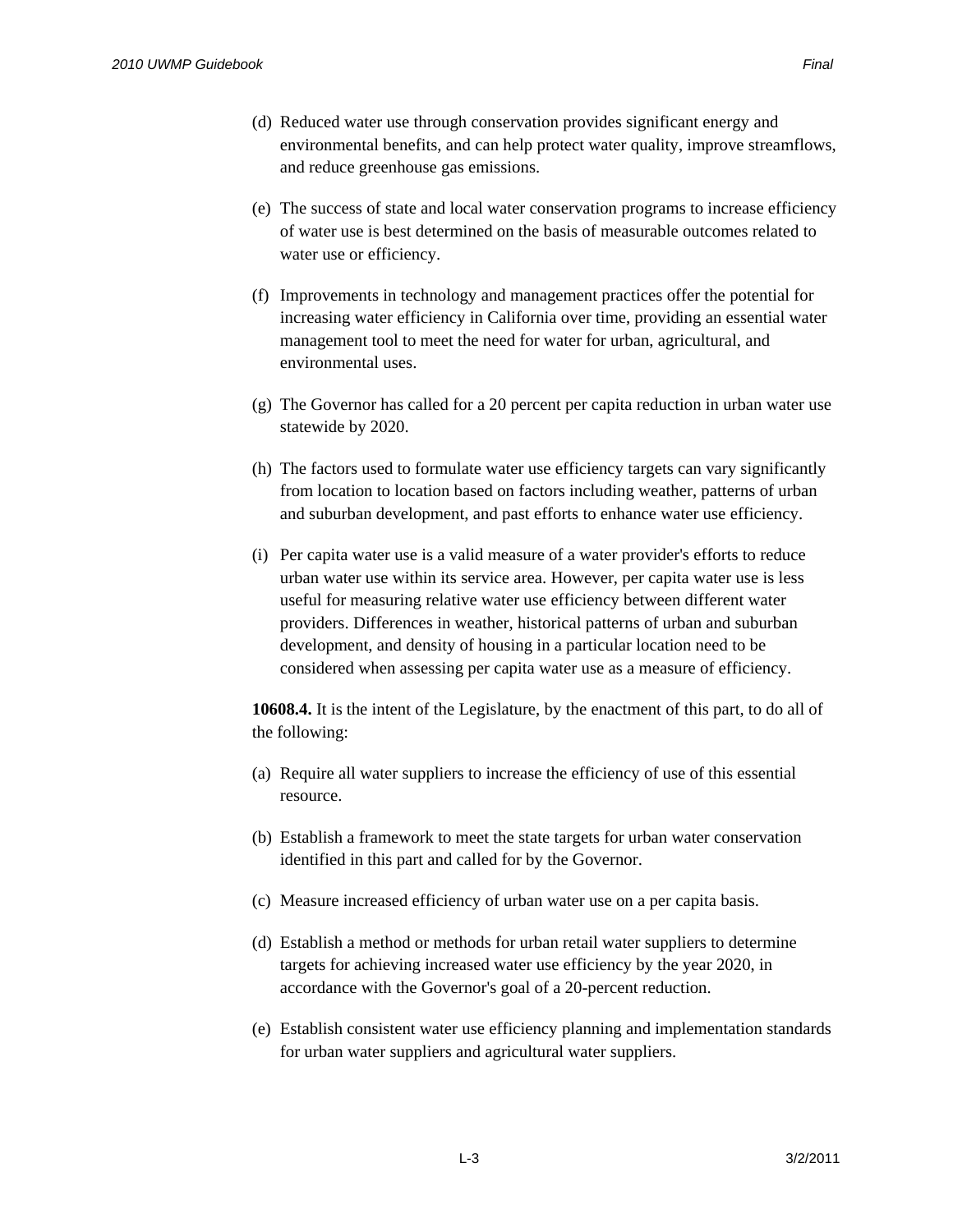- (f) Promote urban water conservation standards that are consistent with the California Urban Water Conservation Council's adopted best management practices and the requirements for demand management in Section 10631.
- (g) Establish standards that recognize and provide credit to water suppliers that made substantial capital investments in urban water conservation since the drought of the early 1990s.
- (h) Recognize and account for the investment of urban retail water suppliers in providing recycled water for beneficial uses.
- (i) Require implementation of specified efficient water management practices for agricultural water suppliers.
- (j) Support the economic productivity of California's agricultural, commercial, and industrial sectors.
- (k) Advance regional water resources management.

### **10608.8.**

- (a) (1) Water use efficiency measures adopted and implemented pursuant to this part or Part 2.8 (commencing with Section 10800) are water conservation measures subject to the protections provided under Section 1011.
	- (2) Because an urban agency is not required to meet its urban water use target until 2020 pursuant to subdivision (b) of Section 10608.24, an urban retail water supplier's failure to meet those targets shall not establish a violation of law for purposes of any state administrative or judicial proceeding prior to January 1, 2021. Nothing in this paragraph limits the use of data reported to the department or the board in litigation or an administrative proceeding. This paragraph shall become inoperative on January 1, 2021.
	- (3) To the extent feasible, the department and the board shall provide for the use of water conservation reports required under this part to meet the requirements of Section 1011 for water conservation reporting.
- (b) This part does not limit or otherwise affect the application of Chapter 3.5 (commencing with Section 11340), Chapter 4 (commencing with Section 11370), Chapter 4.5 (commencing with Section 11400), and Chapter 5 (commencing with Section 11500) of Part 1 of Division 3 of Title 2 of the Government Code.
- (c) This part does not require a reduction in the total water used in the agricultural or urban sectors, because other factors, including, but not limited to, changes in agricultural economics or population growth may have greater effects on water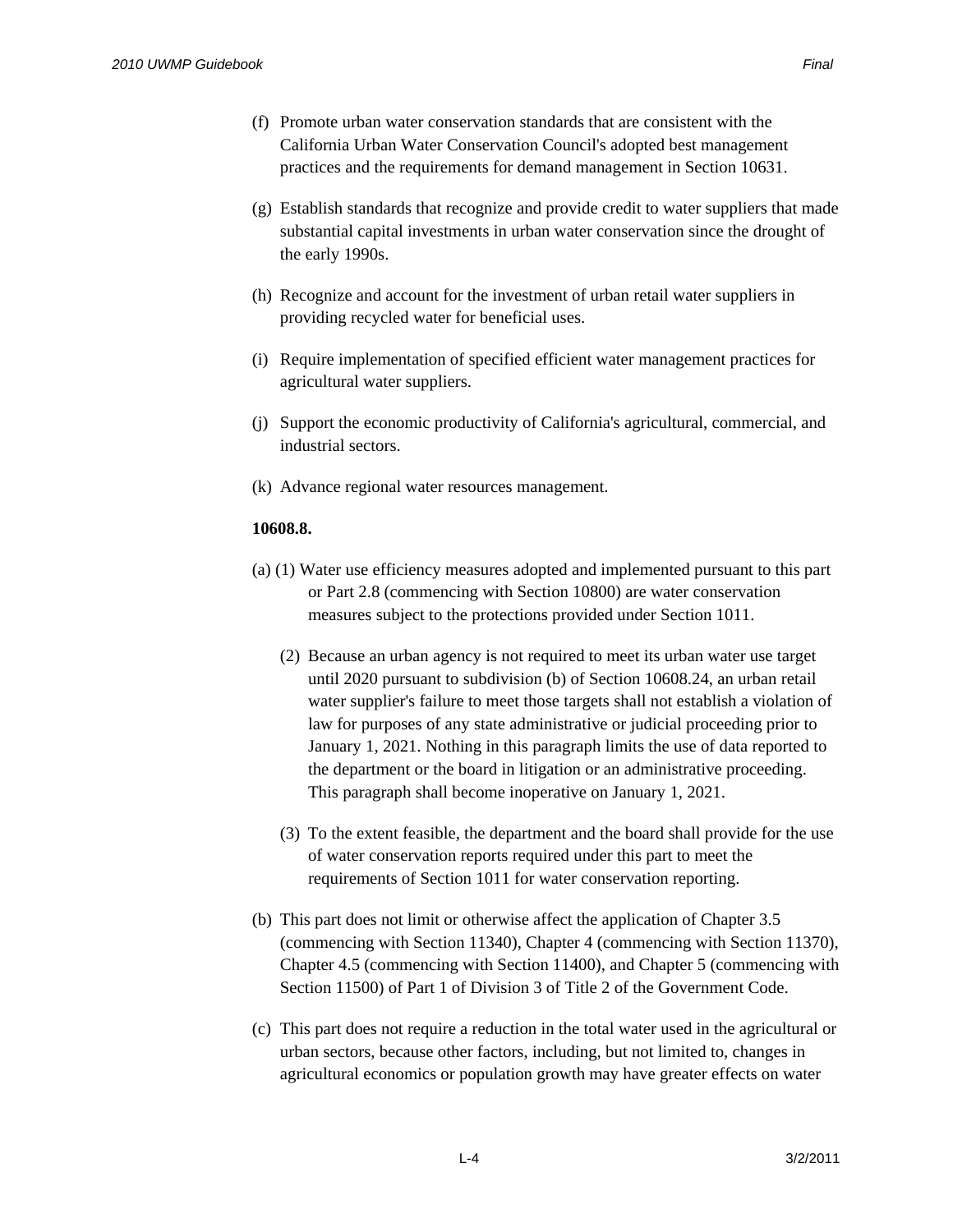use. This part does not limit the economic productivity of California's agricultural, commercial, or industrial sectors.

(d) The requirements of this part do not apply to an agricultural water supplier that is a party to the Quantification Settlement Agreement, as defined in subdivision (a) of Section 1 of Chapter 617 of the Statutes of 2002, during the period within which the Quantification Settlement Agreement remains in effect. After the expiration of the Quantification Settlement Agreement, to the extent conservation water projects implemented as part of the Quantification Settlement Agreement remain in effect, the conserved water created as part of those projects shall be credited against the obligations of the agricultural water supplier pursuant to this part.

### Chapter 2. Definitions

**10608.12.** Unless the context otherwise requires, the following definitions govern the construction of this part:

- (a) "Agricultural water supplier" means a water supplier, either publicly or privately owned, providing water to 10,000 or more irrigated acres, excluding recycled water. "Agricultural water supplier" includes a supplier or contractor for water, regardless of the basis of right, that distributes or sells water for ultimate resale to customers. "Agricultural water supplier" does not include the department.
- (b) "Base daily per capita water use" means any of the following:
	- (1) The urban retail water supplier's estimate of its average gross water use, reported in gallons per capita per day and calculated over a continuous 10 year period ending no earlier than December 31, 2004, and no later than December 31, 2010.
	- (2) For an urban retail water supplier that meets at least 10 percent of its 2008 measured retail water demand through recycled water that is delivered within the service area of an urban retail water supplier or its urban wholesale water supplier, the urban retail water supplier may extend the calculation described in paragraph (1) up to an additional five years to a maximum of a continuous 15-year period ending no earlier than December 31, 2004, and no later than December 31, 2010.
	- (3) For the purposes of Section 10608.22, the urban retail water supplier's estimate of its average gross water use, reported in gallons per capita per day and calculated over a continuous five-year period ending no earlier than December 31, 2007, and no later than December 31, 2010.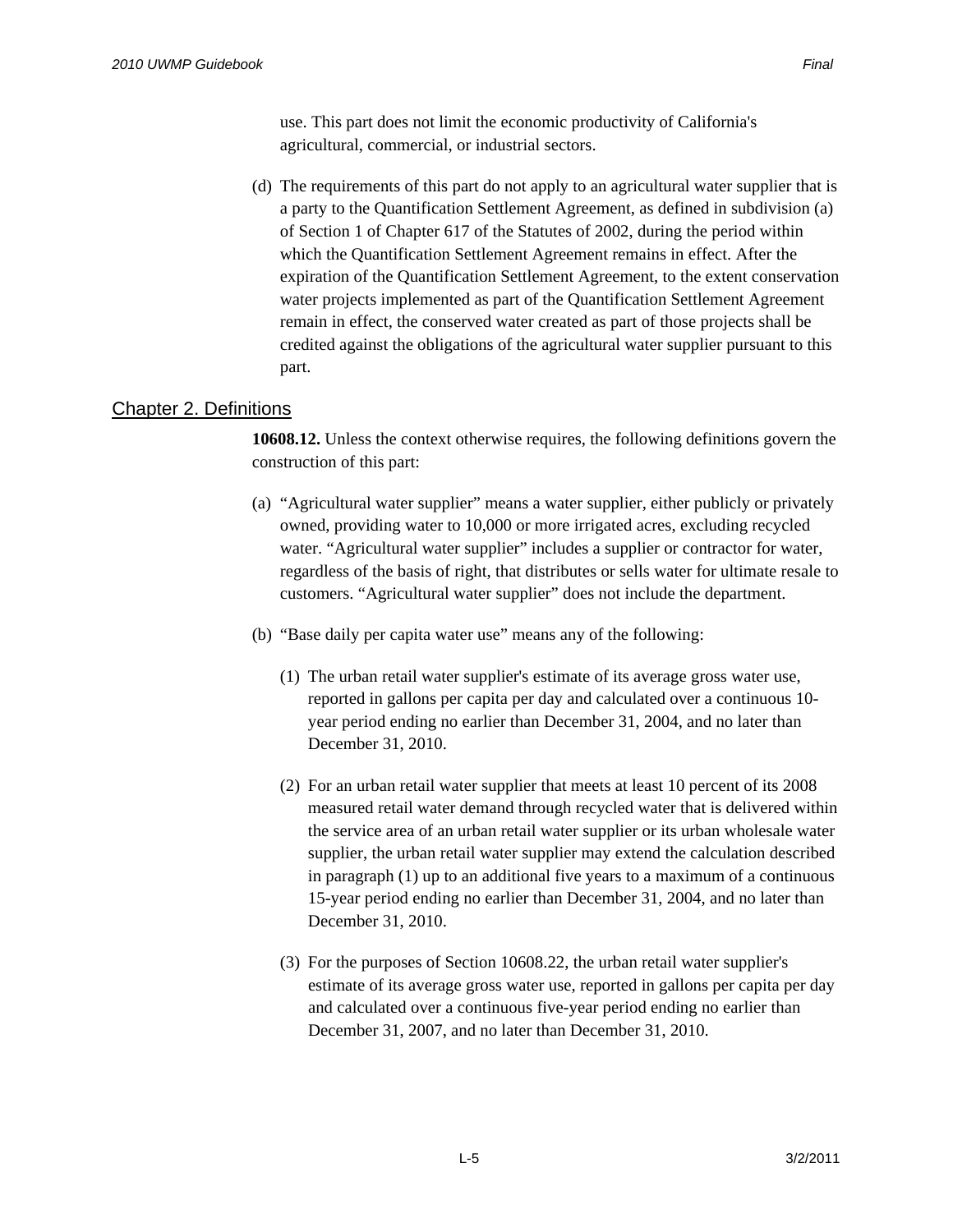- (c) "Baseline commercial, industrial, and institutional water use" means an urban retail water supplier's base daily per capita water use for commercial, industrial, and institutional users.
- (d) "Commercial water user" means a water user that provides or distributes a product or service.
- (e) "Compliance daily per capita water use" means the gross water use during the final year of the reporting period, reported in gallons per capita per day.
- (f) "Disadvantaged community" means a community with an annual median household income that is less than 80 percent of the statewide annual median household income.
- (g) "Gross water use" means the total volume of water, whether treated or untreated, entering the distribution system of an urban retail water supplier, excluding all of the following:
	- (1) Recycled water that is delivered within the service area of an urban retail water supplier or its urban wholesale water supplier.
	- (2) The net volume of water that the urban retail water supplier places into longterm storage.
	- (3) The volume of water the urban retail water supplier conveys for use by another urban water supplier.
	- (4) The volume of water delivered for agricultural use, except as otherwise provided in subdivision (f) of Section 10608.24.
- (h) "Industrial water user" means a water user that is primarily a manufacturer or processor of materials as defined by the North American Industry Classification System code sectors 31 to 33, inclusive, or an entity that is a water user primarily engaged in research and development.
- (i) "Institutional water user" means a water user dedicated to public service. This type of user includes, among other users, higher education institutions, schools, courts, churches, hospitals, government facilities, and nonprofit research institutions.
- (j) "Interim urban water use target" means the midpoint between the urban retail water supplier's base daily per capita water use and the urban retail water supplier's urban water use target for 2020.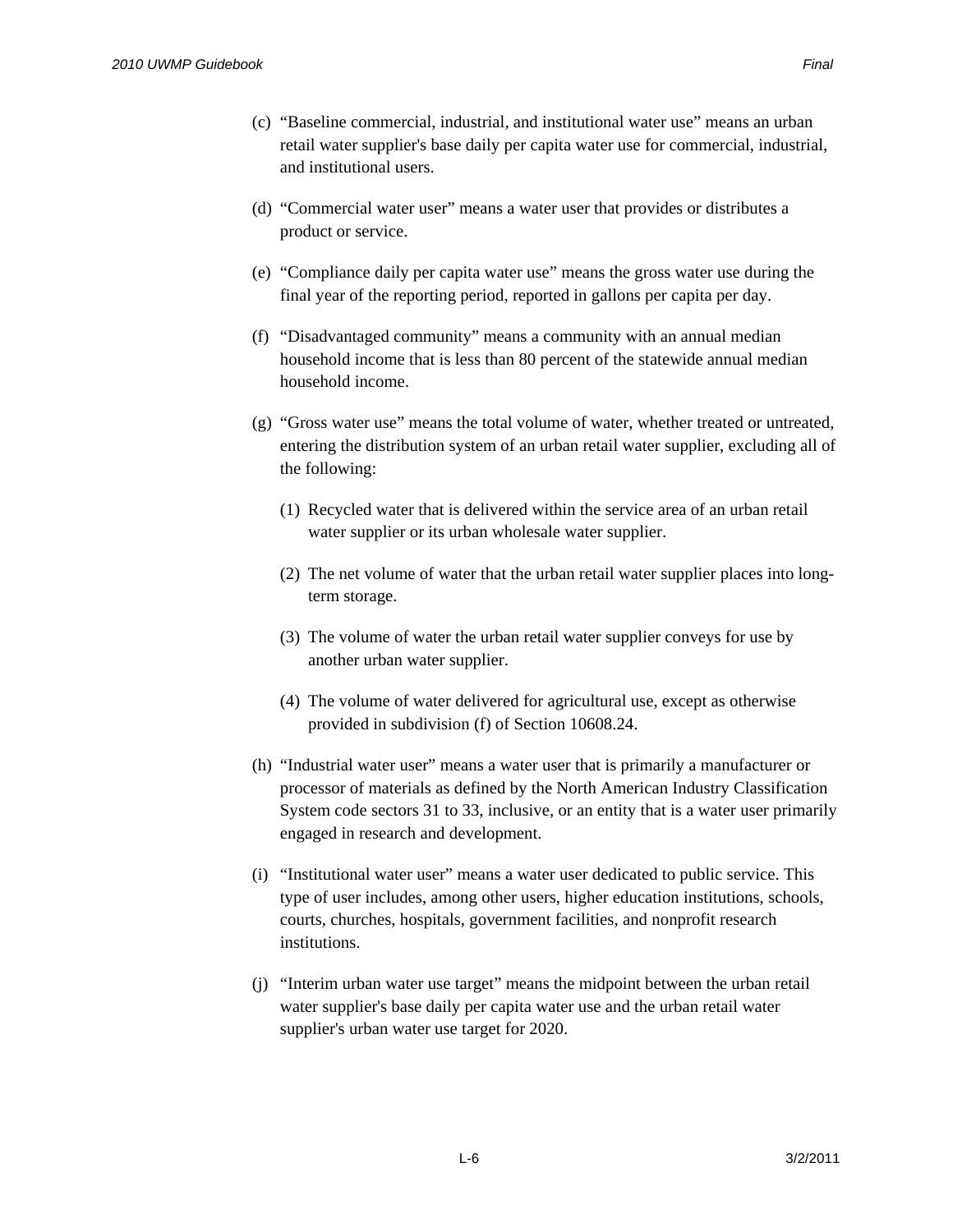- (k) "Locally cost effective" means that the present value of the local benefits of implementing an agricultural efficiency water management practice is greater than or equal to the present value of the local cost of implementing that measure.
- (l) "Process water" means water used for producing a product or product content or water used for research and development, including, but not limited to, continuous manufacturing processes, water used for testing and maintaining equipment used in producing a product or product content, and water used in combined heat and power facilities used in producing a product or product content. Process water does not mean incidental water uses not related to the production of a product or product content, including, but not limited to, water used for restrooms, landscaping, air conditioning, heating, kitchens, and laundry.
- (m) "Recycled water" means recycled water, as defined in subdivision (n) of Section 13050, that is used to offset potable demand, including recycled water supplied for direct use and indirect potable reuse, that meets the following requirements, where applicable:
	- (1) For groundwater recharge, including recharge through spreading basins, water supplies that are all of the following:
		- (A) Metered.
		- (B) Developed through planned investment by the urban water supplier or a wastewater treatment agency.
		- (C) Treated to a minimum tertiary level.
		- (D) Delivered within the service area of an urban retail water supplier or its urban wholesale water supplier that helps an urban retail water supplier meet its urban water use target.
	- (2) For reservoir augmentation, water supplies that meet the criteria of paragraph (1) and are conveyed through a distribution system constructed specifically for recycled water.
- (n) "Regional water resources management" means sources of supply resulting from watershed-based planning for sustainable local water reliability or any of the following alternative sources of water:
	- (1) The capture and reuse of stormwater or rainwater.
	- (2) The use of recycled water.
	- (3) The desalination of brackish groundwater.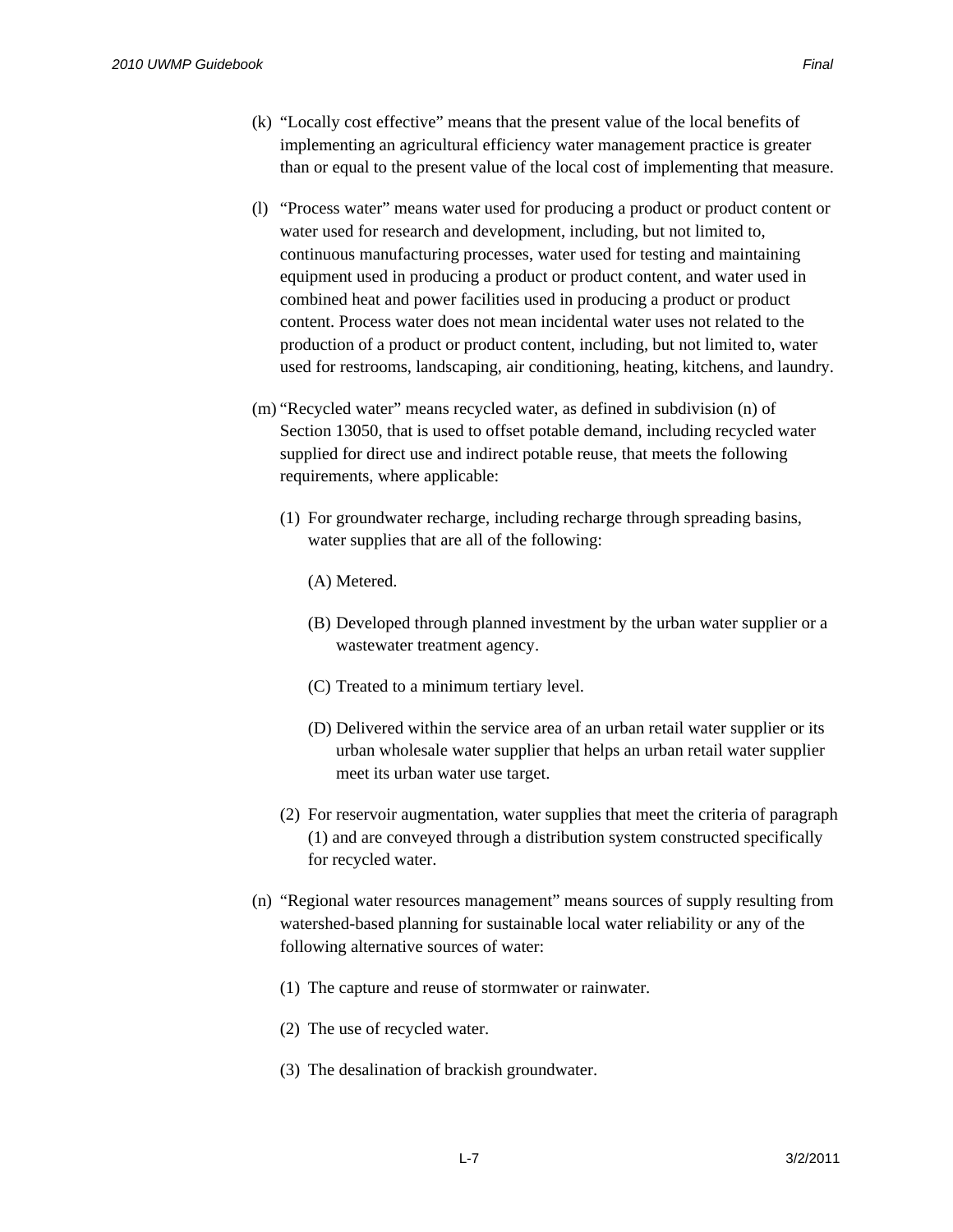- (4) The conjunctive use of surface water and groundwater in a manner that is consistent with the safe yield of the groundwater basin.
- (o) "Reporting period" means the years for which an urban retail water supplier reports compliance with the urban water use targets.
- (p) "Urban retail water supplier" means a water supplier, either publicly or privately owned, that directly provides potable municipal water to more than 3,000 end users or that supplies more than 3,000 acre-feet of potable water annually at retail for municipal purposes.
- (q) "Urban water use target" means the urban retail water supplier's targeted future daily per capita water use.
- (r) "Urban wholesale water supplier," means a water supplier, either publicly or privately owned, that provides more than 3,000 acre-feet of water annually at wholesale for potable municipal purposes.

### Chapter 3. Urban Retail Water Suppliers

### **10608.16.**

- (a) The state shall achieve a 20-percent reduction in urban per capita water use in California on or before December 31, 2020.
- (b) The state shall make incremental progress towards the state target specified in subdivision (a) by reducing urban per capita water use by at least 10 percent on or before December 31, 2015.

### **10608.20.**

- (a) (1) Each urban retail water supplier shall develop urban water use targets and an interim urban water use target by July 1, 2011. Urban retail water suppliers may elect to determine and report progress toward achieving these targets on an individual or regional basis, as provided in subdivision (a) of Section 10608.28, and may determine the targets on a fiscal year or calendar year basis.
	- (2) It is the intent of the Legislature that the urban water use targets described in subdivision (a) cumulatively result in a 20-percent reduction from the baseline daily per capita water use by December 31, 2020.
- (b) An urban retail water supplier shall adopt one of the following methods for determining its urban water use target pursuant to subdivision (a):
	- (1) Eighty percent of the urban retail water supplier's baseline per capita daily water use.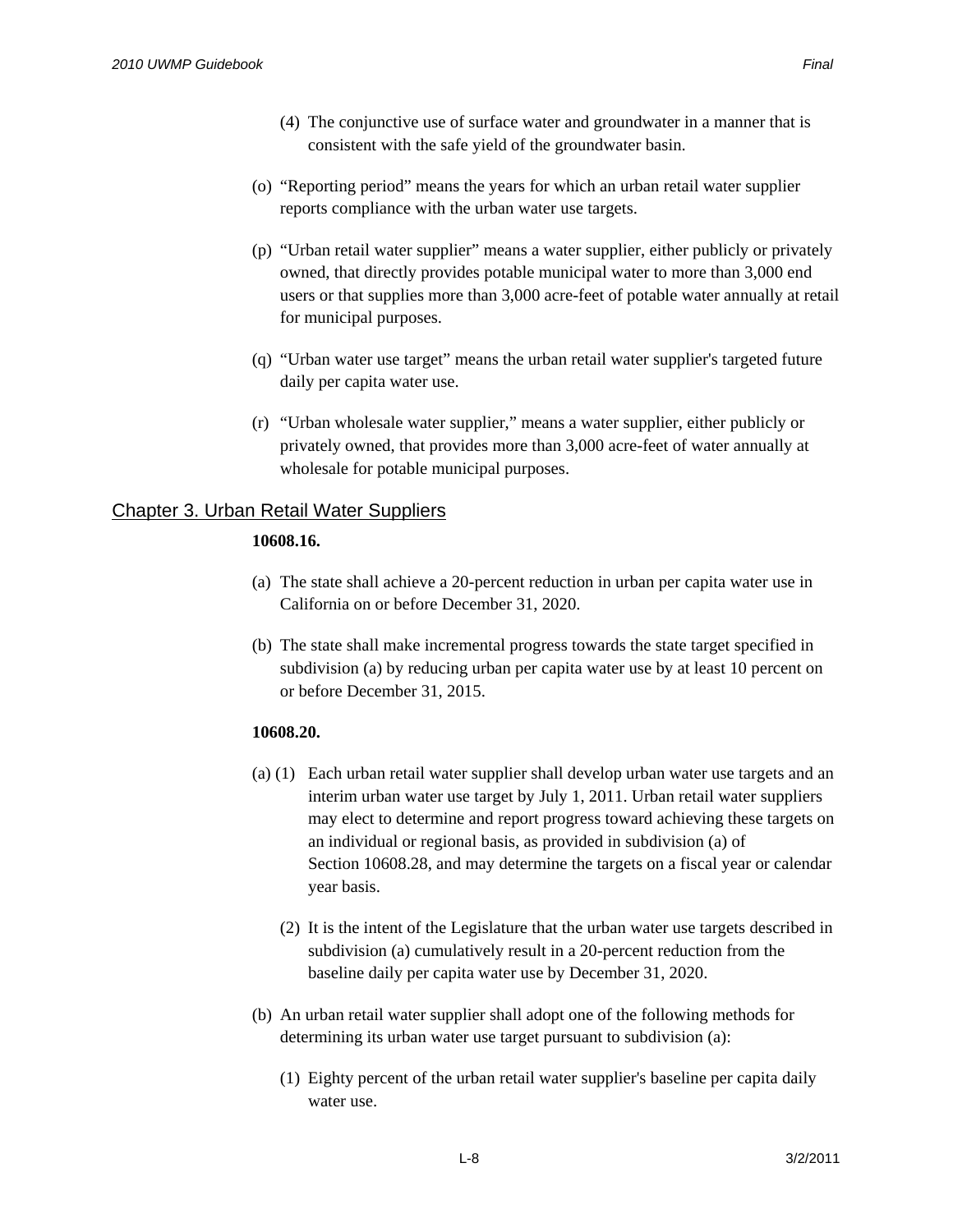- (A) For indoor residential water use, 55 gallons per capita daily water use as a provisional standard. Upon completion of the department's 2016 report to the Legislature pursuant to Section 10608.42, this standard may be adjusted by the Legislature by statute.
- (B) For landscape irrigated through dedicated or residential meters or connections, water efficiency equivalent to the standards of the Model Water Efficient Landscape Ordinance set forth in Chapter 2.7 (commencing with Section 490) of Division 2 of Title 23 of the California Code of Regulations, as in effect the later of the year of the landscape's installation or 1992. An urban retail water supplier using the approach specified in this subparagraph shall use satellite imagery, site visits, or other best available technology to develop an accurate estimate of landscaped areas.
- (C) For commercial, industrial, and institutional uses, a 10-percent reduction in water use from the baseline commercial, industrial, and institutional water use by 2020.
- (3) Ninety-five percent of the applicable state hydrologic region target, as set forth in the state's draft 20x2020 Water Conservation Plan (dated April 30, 2009). If the service area of an urban water supplier includes more than one hydrologic region, the supplier shall apportion its service area to each region based on population or area.
- (4) A method that shall be identified and developed by the department, through a public process, and reported to the Legislature no later than December 31, 2010. The method developed by the department shall identify per capita targets that cumulatively result in a statewide 20-percent reduction in urban daily per capita water use by December 31, 2020. In developing urban daily per capita water use targets, the department shall do all of the following:
	- (A) Consider climatic differences within the state.
	- (B) Consider population density differences within the state.
	- (C) Provide flexibility to communities and regions in meeting the targets.
	- (D) Consider different levels of per capita water use according to plant water needs in different regions.
	- (E) Consider different levels of commercial, industrial, and institutional water use in different regions of the state.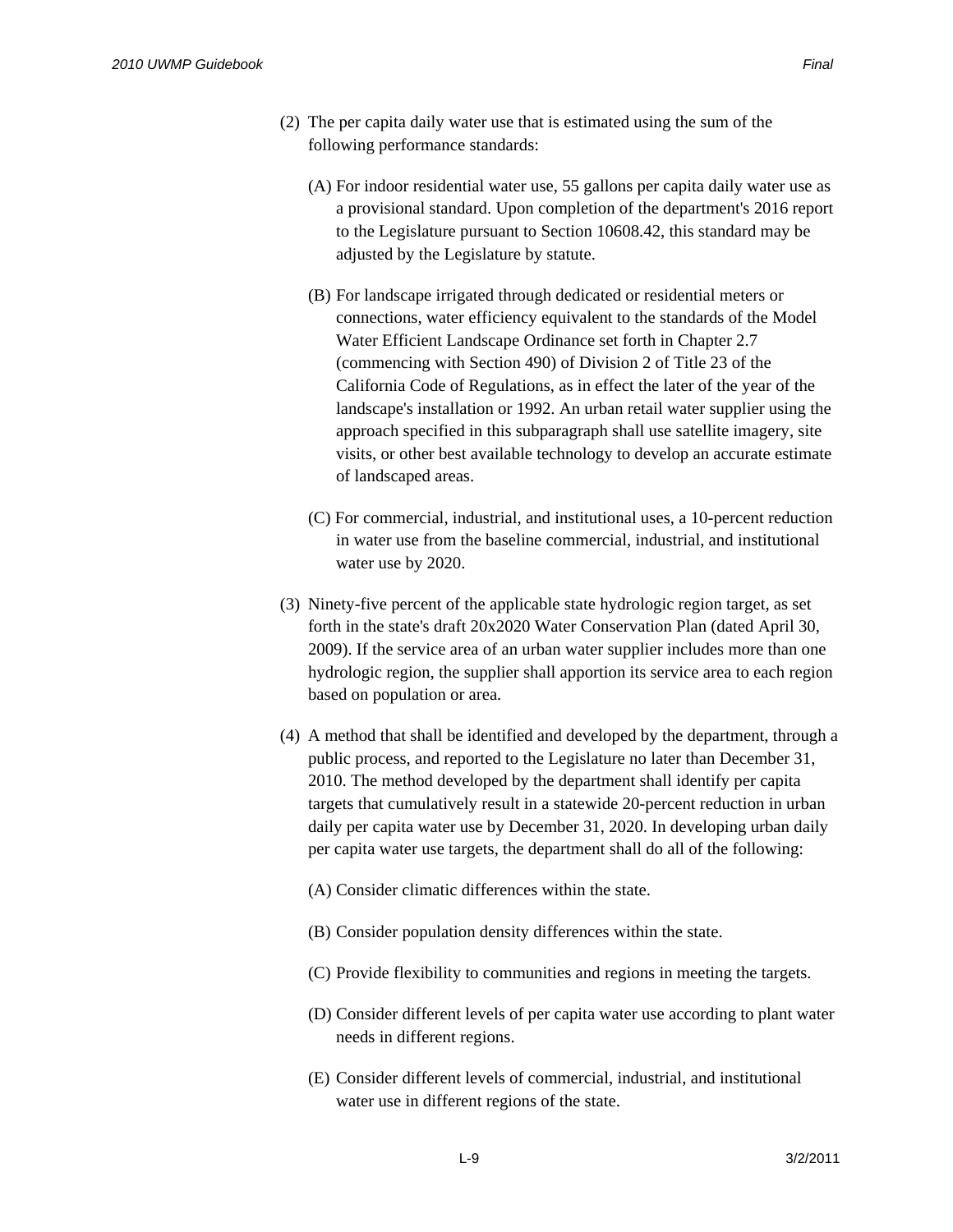- (F) Avoid placing an undue hardship on communities that have implemented conservation measures or taken actions to keep per capita water use low.
- (c) If the department adopts a regulation pursuant to paragraph (4) of subdivision (b) that results in a requirement that an urban retail water supplier achieve a reduction in daily per capita water use that is greater than 20 percent by December 31, 2020, an urban retail water supplier that adopted the method described in paragraph (4) of subdivision (b) may limit its urban water use target to a reduction of not more than 20 percent by December 31, 2020, by adopting the method described in paragraph (1) of subdivision (b).
- (d) The department shall update the method described in paragraph (4) of subdivision (b) and report to the Legislature by December 31, 2014. An urban retail water supplier that adopted the method described in paragraph (4) of subdivision (b) may adopt a new urban daily per capita water use target pursuant to this updated method.
- (e) An urban retail water supplier shall include in its urban water management plan required pursuant to Part 2.6 (commencing with Section 10610) due in 2010 the baseline daily per capita water use, urban water use target, interim urban water use target, and compliance daily per capita water use, along with the bases for determining those estimates, including references to supporting data.
- (f) When calculating per capita values for the purposes of this chapter, an urban retail water supplier shall determine population using federal, state, and local population reports and projections.
- (g) An urban retail water supplier may update its 2020 urban water use target in its 2015 urban water management plan required pursuant to Part 2.6 (commencing with Section 10610).
- (h) (1) The department, through a public process and in consultation with the California Urban Water Conservation Council, shall develop technical methodologies and criteria for the consistent implementation of this part, including, but not limited to, both of the following:
	- (A) Methodologies for calculating base daily per capita water use, baseline commercial, industrial, and institutional water use, compliance daily per capita water use, gross water use, service area population, indoor residential water use, and landscaped area water use.
	- (B) Criteria for adjustments pursuant to subdivisions (d) and (e) of Section 10608.24.
	- (2) The department shall post the methodologies and criteria developed pursuant to this subdivision on its Internet Web site, and make written copies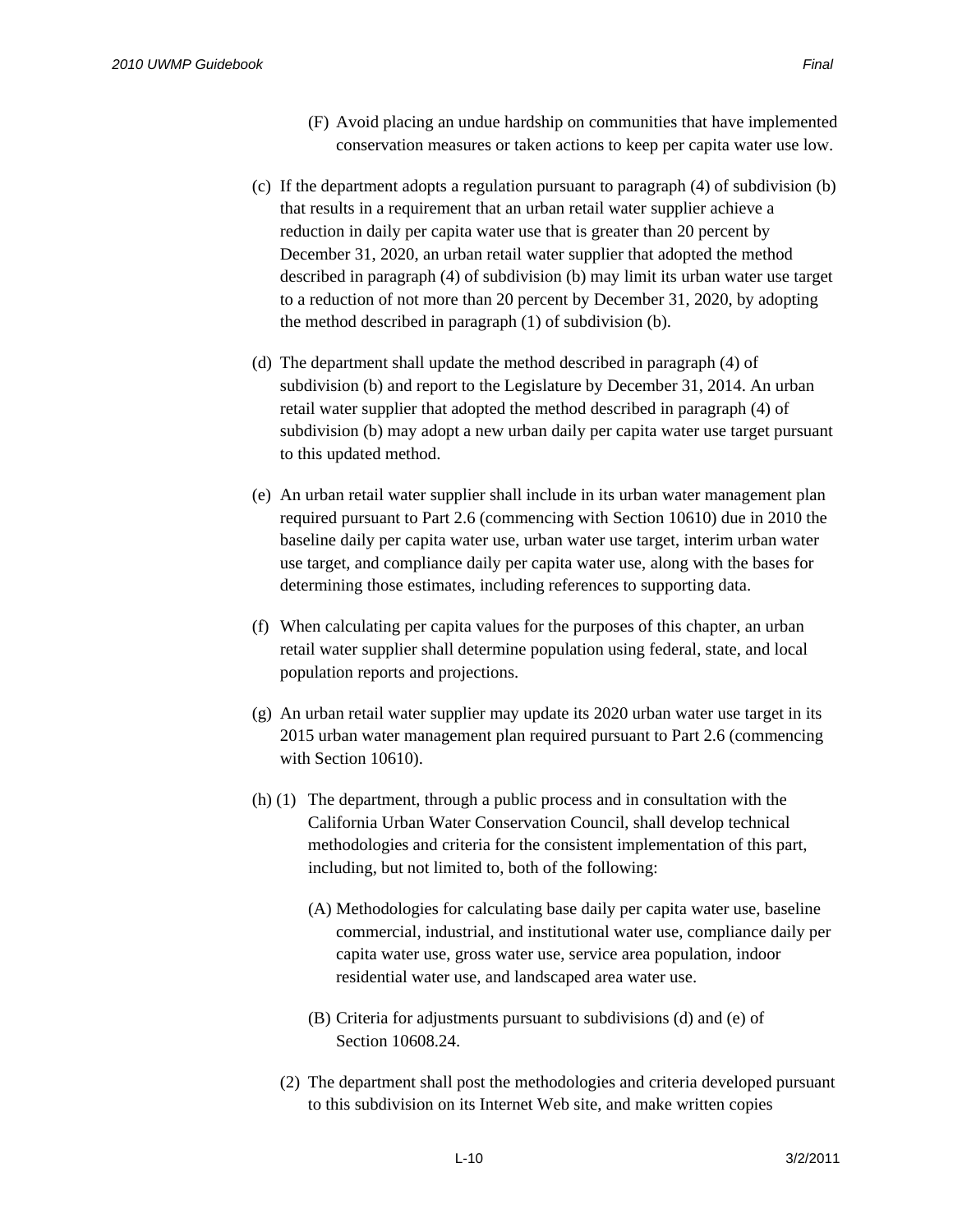available, by October 1, 2010. An urban retail water supplier shall use the methods developed by the department in compliance with this part.

- (i) (1) The department shall adopt regulations for implementation of the provisions relating to process water in accordance with subdivision (l) of Section 10608.12, subdivision (e) of Section 10608.24, and subdivision (d) of Section 10608.26.
	- (2) The initial adoption of a regulation authorized by this subdivision is deemed to address an emergency, for purposes of Sections 11346.1 and 11349.6 of the Government Code, and the department is hereby exempted for that purpose from the requirements of subdivision (b) of Section 11346.1 of the Government Code. After the initial adoption of an emergency regulation pursuant to this subdivision, the department shall not request approval from the Office of Administrative Law to readopt the regulation as an emergency regulation pursuant to Section 11346.1 of the Government Code.
- (j) An urban retail water supplier shall be granted an extension to July 1, 2011, for adoption of an urban water management plan pursuant to Part 2.6 (commencing with Section 10610) due in 2010 to allow use of technical methodologies developed by the department pursuant to paragraph (4) of subdivision (b) and subdivision (h). An urban retail water supplier that adopts an urban water management plan due in 2010 that does not use the methodologies developed by the department pursuant to subdivision (h) shall amend the plan by July 1, 2011, to comply with this part.

**10608.22.** Notwithstanding the method adopted by an urban retail water supplier pursuant to Section 10608.20, an urban retail water supplier's per capita daily water use reduction shall be no less than 5 percent of base daily per capita water use as defined in paragraph (3) of subdivision (b) of Section 10608.12. This section does not apply to an urban retail water supplier with a base daily per capita water use at or below 100 gallons per capita per day.

### **10608.24.**

- (a) Each urban retail water supplier shall meet its interim urban water use target by December 31, 2015.
- (b) Each urban retail water supplier shall meet its urban water use target by December 31, 2020.
- (c) An urban retail water supplier's compliance daily per capita water use shall be the measure of progress toward achievement of its urban water use target.
- (d) (1) When determining compliance daily per capita water use, an urban retail water supplier may consider the following factors: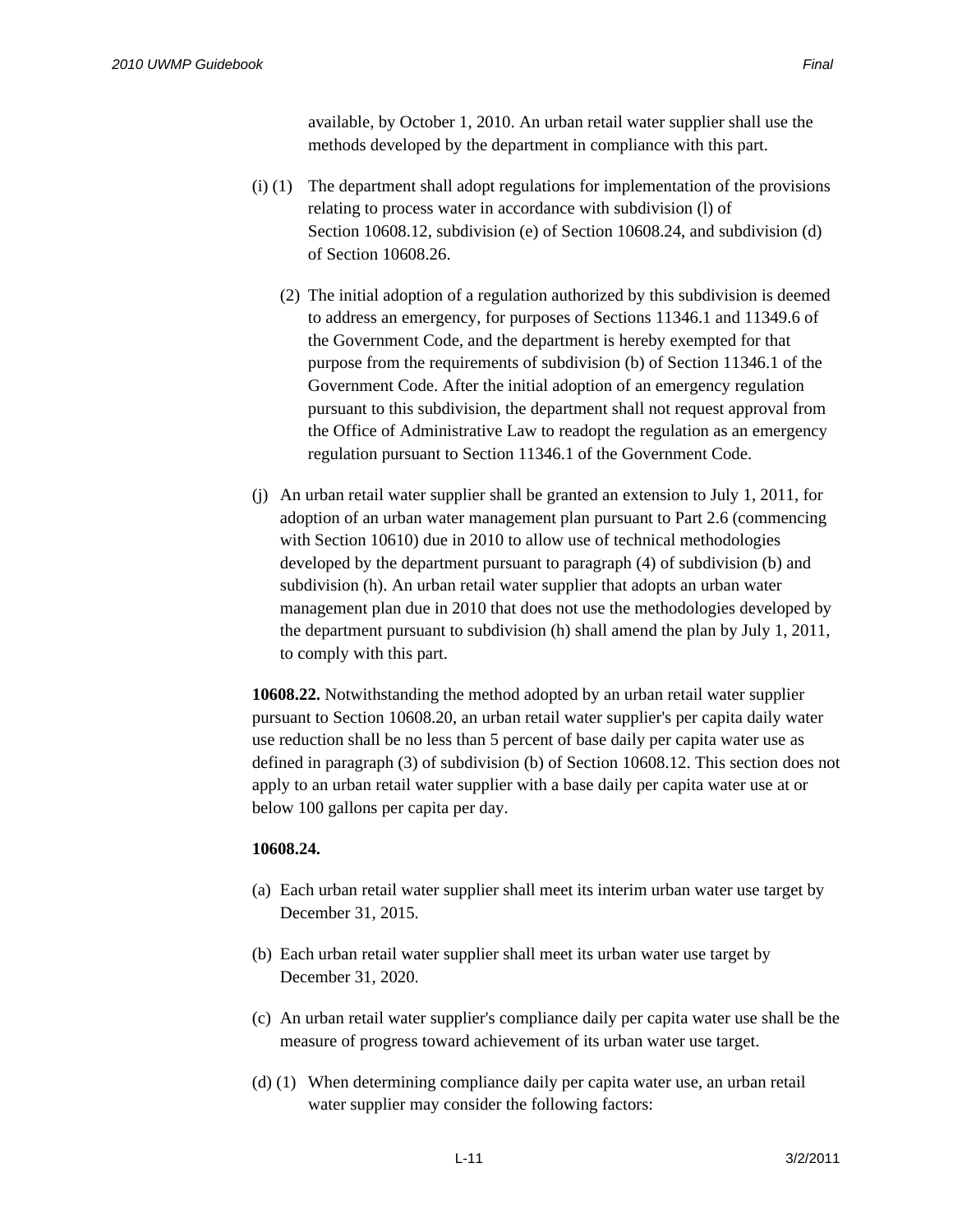- (B) Substantial changes to commercial or industrial water use resulting from increased business output and economic development that have occurred during the reporting period.
- (C) Substantial changes to institutional water use resulting from fire suppression services or other extraordinary events, or from new or expanded operations, that have occurred during the reporting period.
- (2) If the urban retail water supplier elects to adjust its estimate of compliance daily per capita water use due to one or more of the factors described in paragraph (1), it shall provide the basis for, and data supporting, the adjustment in the report required by Section 10608.40.
- (e) When developing the urban water use target pursuant to Section 10608.20, an urban retail water supplier that has a substantial percentage of industrial water use in its service area, may exclude process water from the calculation of gross water use to avoid a disproportionate burden on another customer sector.
- (f) (1) An urban retail water supplier that includes agricultural water use in an urban water management plan pursuant to Part 2.6 (commencing with Section 10610) may include the agricultural water use in determining gross water use. An urban retail water supplier that includes agricultural water use in determining gross water use and develops its urban water use target pursuant to paragraph (2) of subdivision (b) of Section 10608.20 shall use a water efficient standard for agricultural irrigation of 100 percent of reference evapotranspiration multiplied by the crop coefficient for irrigated acres.
	- (2) An urban retail water supplier, that is also an agricultural water supplier, is not subject to the requirements of Chapter 4 (commencing with Section 10608.48), if the agricultural water use is incorporated into its urban water use target pursuant to paragraph  $(1)$ .

### **10608.26.**

- (a) In complying with this part, an urban retail water supplier shall conduct at least one public hearing to accomplish all of the following:
	- (1) Allow community input regarding the urban retail water supplier's implementation plan for complying with this part.
	- (2) Consider the economic impacts of the urban retail water supplier's implementation plan for complying with this part.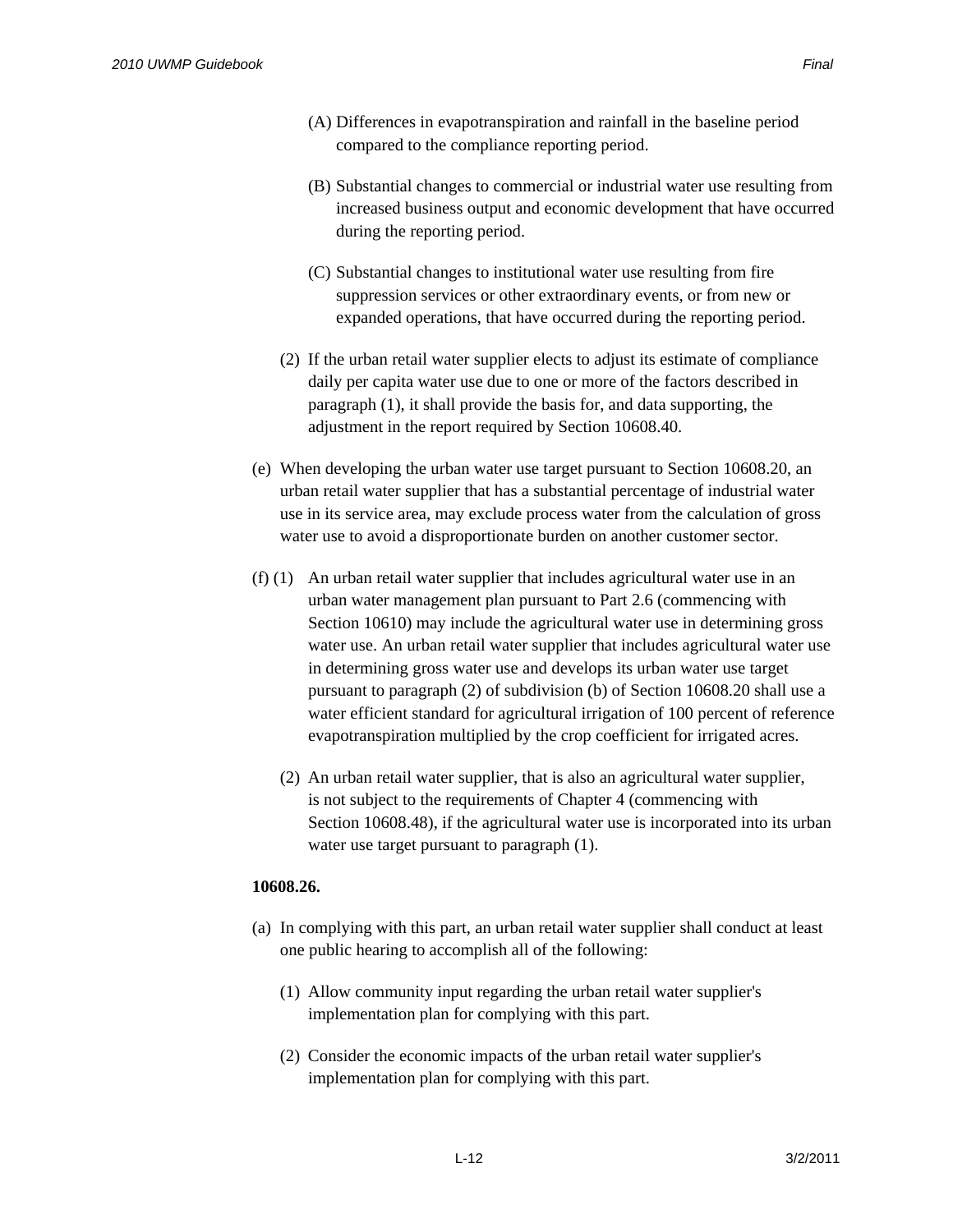- (3) Adopt a method, pursuant to subdivision (b) of Section 10608.20, for determining its urban water use target.
- (b) In complying with this part, an urban retail water supplier may meet its urban water use target through efficiency improvements in any combination among its customer sectors. An urban retail water supplier shall avoid placing a disproportionate burden on any customer sector.
- (c) For an urban retail water supplier that supplies water to a United States Department of Defense military installation, the urban retail water supplier's implementation plan for complying with this part shall consider the United States Department of Defense military installation's requirements under federal Executive Order 13423.
- (d) (1) Any ordinance or resolution adopted by an urban retail water supplier after the effective date of this section shall not require existing customers as of the effective date of this section, to undertake changes in product formulation, operations, or equipment that would reduce process water use, but may provide technical assistance and financial incentives to those customers to implement efficiency measures for process water. This section shall not limit an ordinance or resolution adopted pursuant to a declaration of drought emergency by an urban retail water supplier.
	- (2) This part shall not be construed or enforced so as to interfere with the requirements of Chapter 4 (commencing with Section 113980) to Chapter 13 (commencing with Section 114380), inclusive, of Part 7 of Division 104 of the Health and Safety Code, or any requirement or standard for the protection of public health, public safety, or worker safety established by federal, state, or local government or recommended by recognized standard setting organizations or trade associations.

### **10608.28.**

- (a) An urban retail water supplier may meet its urban water use target within its retail service area, or through mutual agreement, by any of the following:
	- (1) Through an urban wholesale water supplier.
	- (2) Through a regional agency authorized to plan and implement water conservation, including, but not limited to, an agency established under the Bay Area Water Supply and Conservation Agency Act (Division 31 (commencing with Section 81300)).
	- (3) Through a regional water management group as defined in Section 10537.
	- (4) By an integrated regional water management funding area.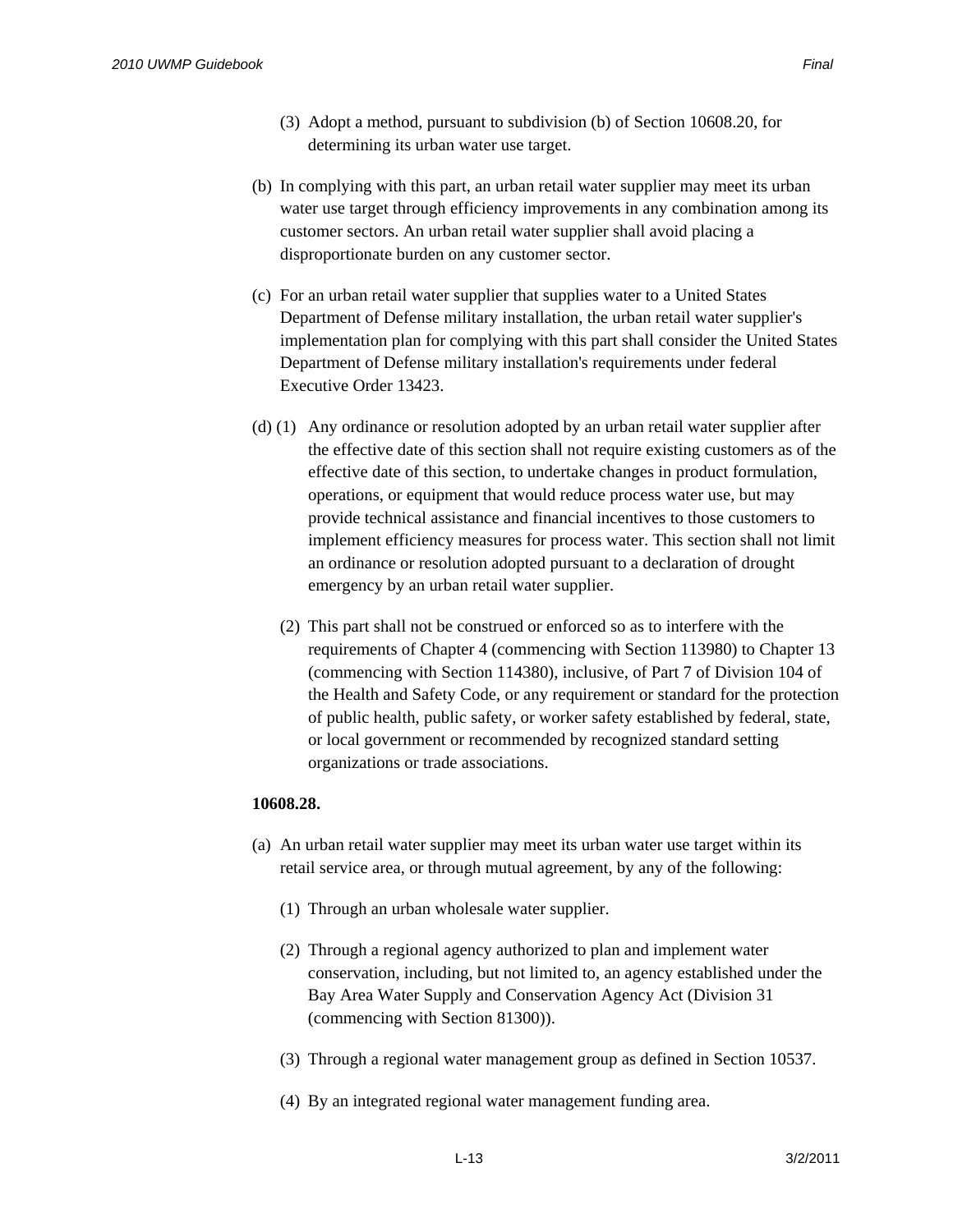- (5) By hydrologic region.
- (6) Through other appropriate geographic scales for which computation methods have been developed by the department.
- (b) A regional water management group, with the written consent of its member agencies, may undertake any or all planning, reporting, and implementation functions under this chapter for the member agencies that consent to those activities. Any data or reports shall provide information both for the regional water management group and separately for each consenting urban retail water supplier and urban wholesale water supplier.

**10608.32.** All costs incurred pursuant to this part by a water utility regulated by the Public Utilities Commission may be recoverable in rates subject to review and approval by the Public Utilities Commission, and may be recorded in a memorandum account and reviewed for reasonableness by the Public Utilities Commission.

**10608.36.** Urban wholesale water suppliers shall include in the urban water management plans required pursuant to Part 2.6 (commencing with Section 10610) an assessment of their present and proposed future measures, programs, and policies to help achieve the water use reductions required by this part.

**10608.40.** Urban water retail suppliers shall report to the department on their progress in meeting their urban water use targets as part of their urban water management plans submitted pursuant to Section 10631. The data shall be reported using a standardized form developed pursuant to Section 10608.52.

**10608.42.** The department shall review the 2015 urban water management plans and report to the Legislature by December 31, 2016, on progress towards achieving a 20 percent reduction in urban water use by December 31, 2020. The report shall include recommendations on changes to water efficiency standards or urban water use targets in order to achieve the 20-percent reduction and to reflect updated efficiency information and technology changes.

**10608.43.** The department, in conjunction with the California Urban Water Conservation Council, by April 1, 2010, shall convene a representative task force consisting of academic experts, urban retail water suppliers, environmental organizations, commercial water users, industrial water users, and institutional water users to develop alternative best management practices for commercial, industrial, and institutional users and an assessment of the potential statewide water use efficiency improvement in the commercial, industrial, and institutional sectors that would result from implementation of these best management practices. The taskforce, in conjunction with the department, shall submit a report to the Legislature by April 1, 2012, that shall include a review of multiple sectors within commercial, industrial, and institutional users and that shall recommend water use efficiency standards for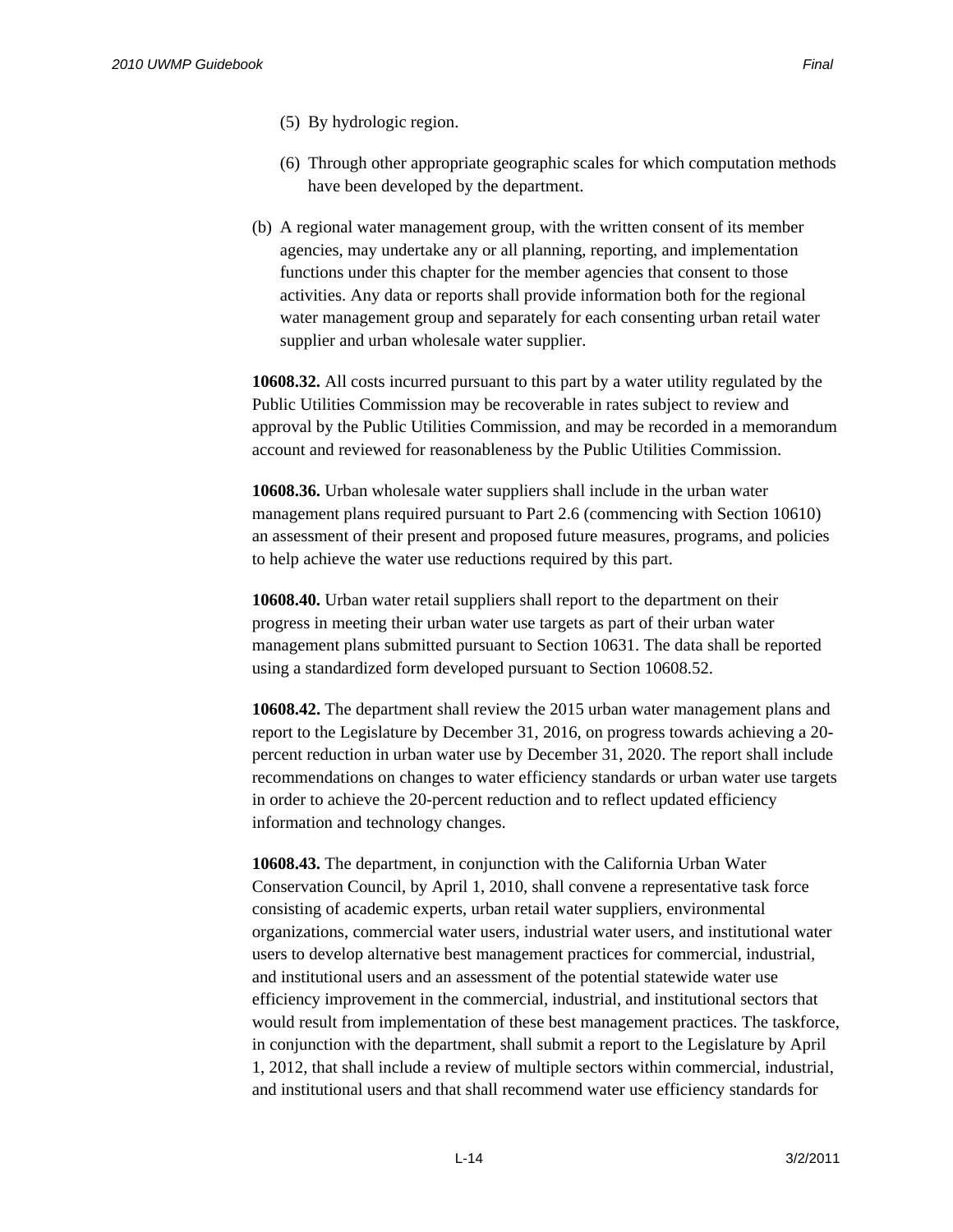commercial, industrial, and institutional users among various sectors of water use. The report shall include, but not be limited to, the following:

- (a) Appropriate metrics for evaluating commercial, industrial, and institutional water use.
- (b) Evaluation of water demands for manufacturing processes, goods, and cooling.
- (c) Evaluation of public infrastructure necessary for delivery of recycled water to the commercial, industrial, and institutional sectors.
- (d) Evaluation of institutional and economic barriers to increased recycled water use within the commercial, industrial, and institutional sectors.
- (e) Identification of technical feasibility and cost of the best management practices to achieve more efficient water use statewide in the commercial, industrial, and institutional sectors that is consistent with the public interest and reflects past investments in water use efficiency.

**10608.44.** Each state agency shall reduce water use on facilities it operates to support urban retail water suppliers in meeting the target identified in Section 10608.16.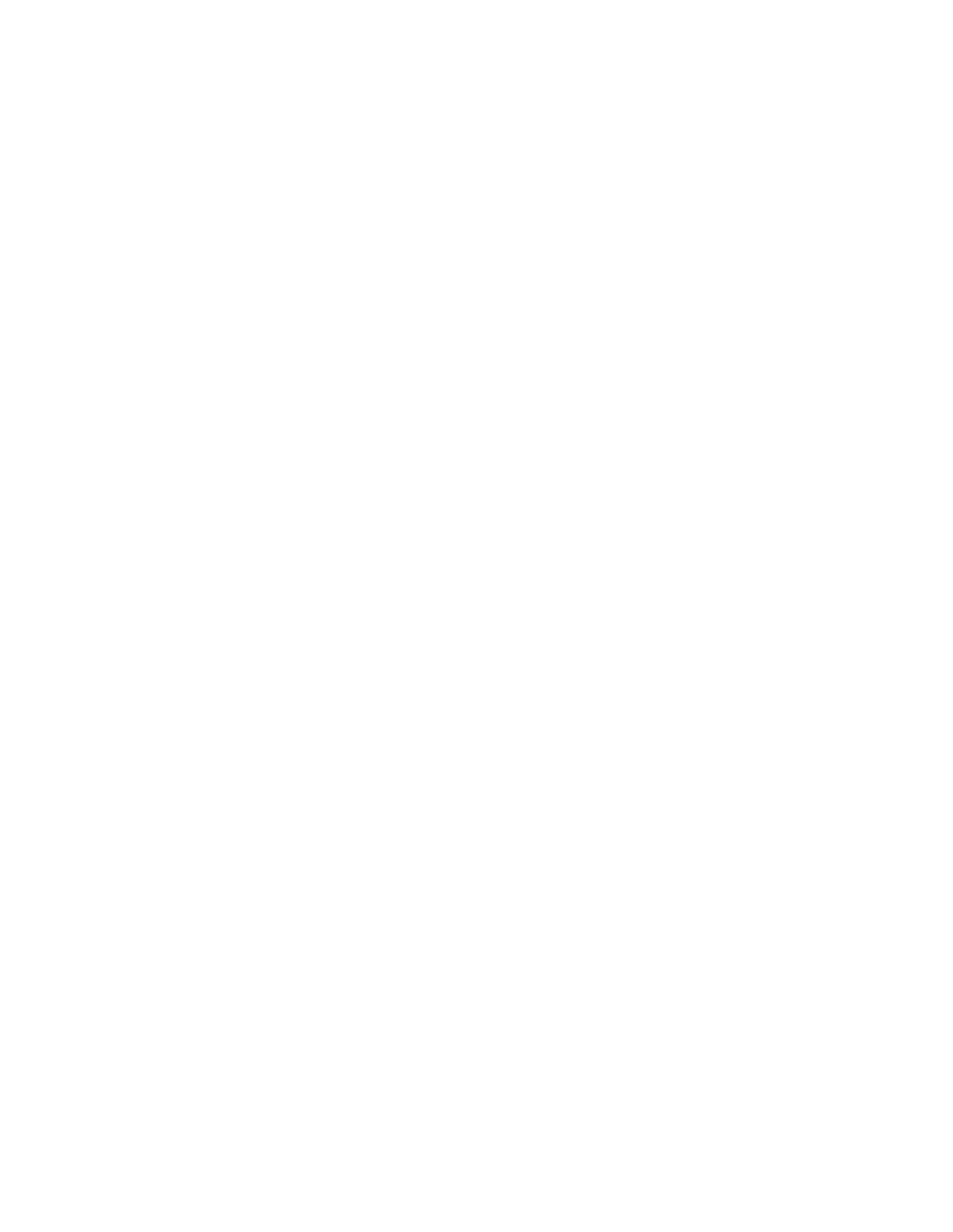#### **Senate Bill No. 1478**

#### CHAPTER 295

An act to amend Section 10608.20 of the Water Code, relating to water conservation.

> [Approved by Governor September 23, 2010. Filed with Secretary of State September 24, 2010.]

#### legislative counsel's digest

SB 1478, Committee on Natural Resources and Water. Water conservation: urban water management.

Existing law imposes various water use reduction requirements that apply to urban retail water suppliers and agricultural water suppliers, including a requirement that the state achieve a 20% reduction in urban per capita water use by December 31, 2020. For the purpose of meeting this goal, an urban retail water supplier is required to develop urban water use targets and an interim water use target by July 1, 2011, and to take other related actions.

Existing law requires an urban water supplier to prepare and adopt, and update every 5 years, an urban water management plan. Existing law grants a specified extension to an urban retail water supplier for the adoption of an urban water management plan that is due in 2010, to allow use of certain technical methodologies that the Department of Water Resources is required to develop for purposes of those water use reduction provisions. Existing law requires an urban retail water supplier that adopts an urban water management plan in 2010 that does not include those technical methodologies to amend the plan by July 1, 2011, as specified.

This bill would grant the extension for adoption of an urban water management plan that is due in 2010 to an urban wholesale water supplier to permit coordination between an urban wholesale water supplier and urban retail water suppliers.

#### *The people of the State of California do enact as follows:*

SECTION 1. Section 10608.20 of the Water Code is amended to read: 10608.20. (a) (1) Each urban retail water supplier shall develop urban water use targets and an interim urban water use target by July 1, 2011. Urban retail water suppliers may elect to determine and report progress toward achieving these targets on an individual or regional basis, as provided in subdivision (a) of Section 10608.28, and may determine the targets on a fiscal year or calendar year basis.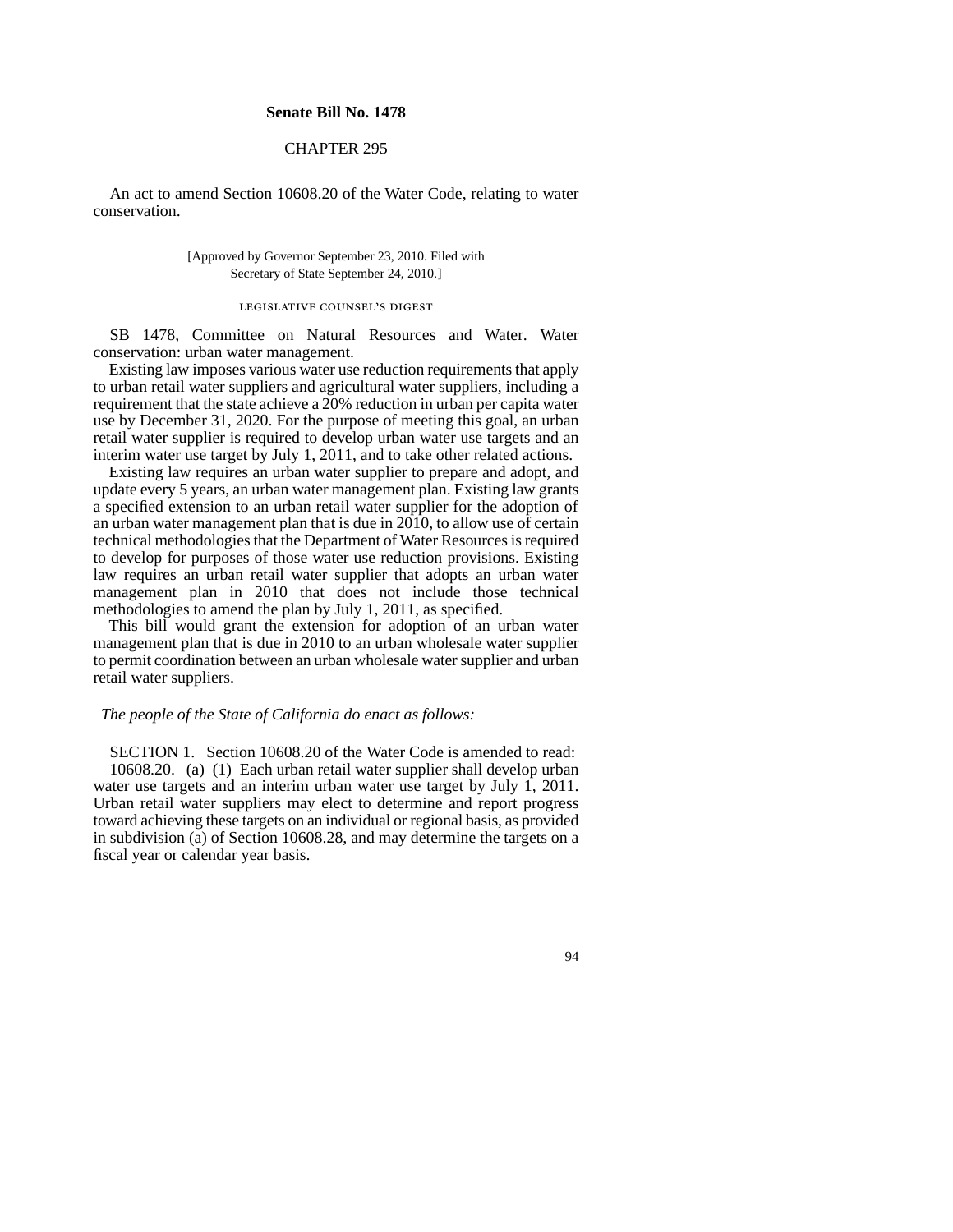(2) It is the intent of the Legislature that the urban water use targets described in paragraph (1) cumulatively result in a 20-percent reduction from the baseline daily per capita water use by December 31, 2020.

(b) An urban retail water supplier shall adopt one of the following methods for determining its urban water use target pursuant to subdivision (a):

(1) Eighty percent of the urban retail water supplier's baseline per capita daily water use.

(2) The per capita daily water use that is estimated using the sum of the following performance standards:

(A) For indoor residential water use, 55 gallons per capita daily water use as a provisional standard. Upon completion of the department's 2016 report to the Legislature pursuant to Section 10608.42, this standard may be adjusted by the Legislature by statute.

(B) For landscape irrigated through dedicated or residential meters or connections, water efficiency equivalent to the standards of the Model Water Efficient Landscape Ordinance set forth in Chapter 2.7 (commencing with Section 490) of Division 2 of Title 23 of the California Code of Regulations, as in effect the later of the year of the landscape's installation or 1992. An urban retail water supplier using the approach specified in this subparagraph shall use satellite imagery, site visits, or other best available technology to develop an accurate estimate of landscaped areas.

(C) For commercial, industrial, and institutional uses, a 10-percent reduction in water use from the baseline commercial, industrial, and institutional water use by 2020.

(3) Ninety-five percent of the applicable state hydrologic region target, as set forth in the state's draft 20x2020 Water Conservation Plan (dated April 30, 2009). If the service area of an urban water supplier includes more than one hydrologic region, the supplier shall apportion its service area to each region based on population or area.

(4) A method that shall be identified and developed by the department, through a public process, and reported to the Legislature no later than December 31, 2010. The method developed by the department shall identify per capita targets that cumulatively result in a statewide 20-percent reduction in urban daily per capita water use by December 31, 2020. In developing urban daily per capita water use targets, the department shall do all of the following:

(A) Consider climatic differences within the state.

(B) Consider population density differences within the state.

(C) Provide flexibility to communities and regions in meeting the targets.

(D) Consider different levels of per capita water use according to plant water needs in different regions.

(E) Consider different levels of commercial, industrial, and institutional water use in different regions of the state.

(F) Avoid placing an undue hardship on communities that have implemented conservation measures or taken actions to keep per capita water use low.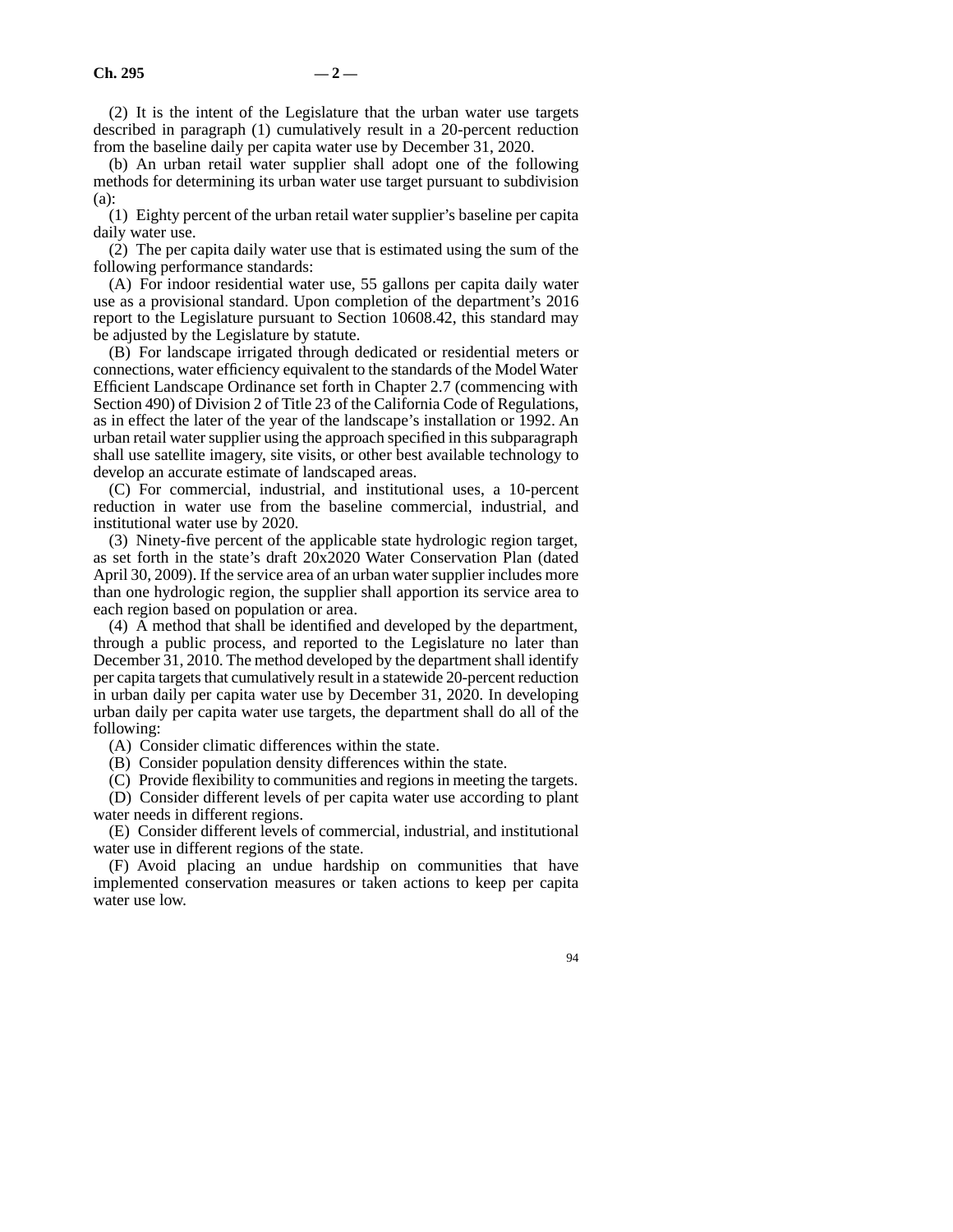(c) If the department adopts a regulation pursuant to paragraph (4) of subdivision (b) that results in a requirement that an urban retail water supplier achieve a reduction in daily per capita water use that is greater than 20 percent by December 31, 2020, an urban retail water supplier that adopted the method described in paragraph (4) of subdivision (b) may limit its urban water use target to a reduction of not more than 20 percent by December 31, 2020, by adopting the method described in paragraph (1) of subdivision (b).

(d) The department shall update the method described in paragraph (4) of subdivision (b) and report to the Legislature by December 31, 2014. An urban retail water supplier that adopted the method described in paragraph (4) of subdivision (b) may adopt a new urban daily per capita water use target pursuant to this updated method.

(e) An urban retail water supplier shall include in its urban water management plan due in 2010 pursuant to Part 2.6 (commencing with Section 10610) the baseline daily per capita water use, urban water use target, interim urban water use target, and compliance daily per capita water use, along with the bases for determining those estimates, including references to supporting data.

(f) When calculating per capita values for the purposes of this chapter, an urban retail water supplier shall determine population using federal, state, and local population reports and projections.

(g) An urban retail water supplier may update its 2020 urban water use target in its 2015 urban water management plan required pursuant to Part 2.6 (commencing with Section 10610).

(h) (1) The department, through a public process and in consultation with the California Urban Water Conservation Council, shall develop technical methodologies and criteria for the consistent implementation of this part, including, but not limited to, both of the following:

(A) Methodologies for calculating base daily per capita water use, baseline commercial, industrial, and institutional water use, compliance daily per capita water use, gross water use, service area population, indoor residential water use, and landscaped area water use.

(B) Criteria for adjustments pursuant to subdivisions (d) and (e) of Section 10608.24.

(2) The department shall post the methodologies and criteria developed pursuant to this subdivision on its Internet Web site, and make written copies available, by October 1, 2010. An urban retail water supplier shall use the methods developed by the department in compliance with this part.

(i) (1) The department shall adopt regulations for implementation of the provisions relating to process water in accordance with subdivision (*l*) of Section 10608.12, subdivision (e) of Section 10608.24, and subdivision (d) of Section 10608.26.

(2) The initial adoption of a regulation authorized by this subdivision is deemed to address an emergency, for purposes of Sections 11346.1 and 11349.6 of the Government Code, and the department is hereby exempted for that purpose from the requirements of subdivision (b) of Section 11346.1